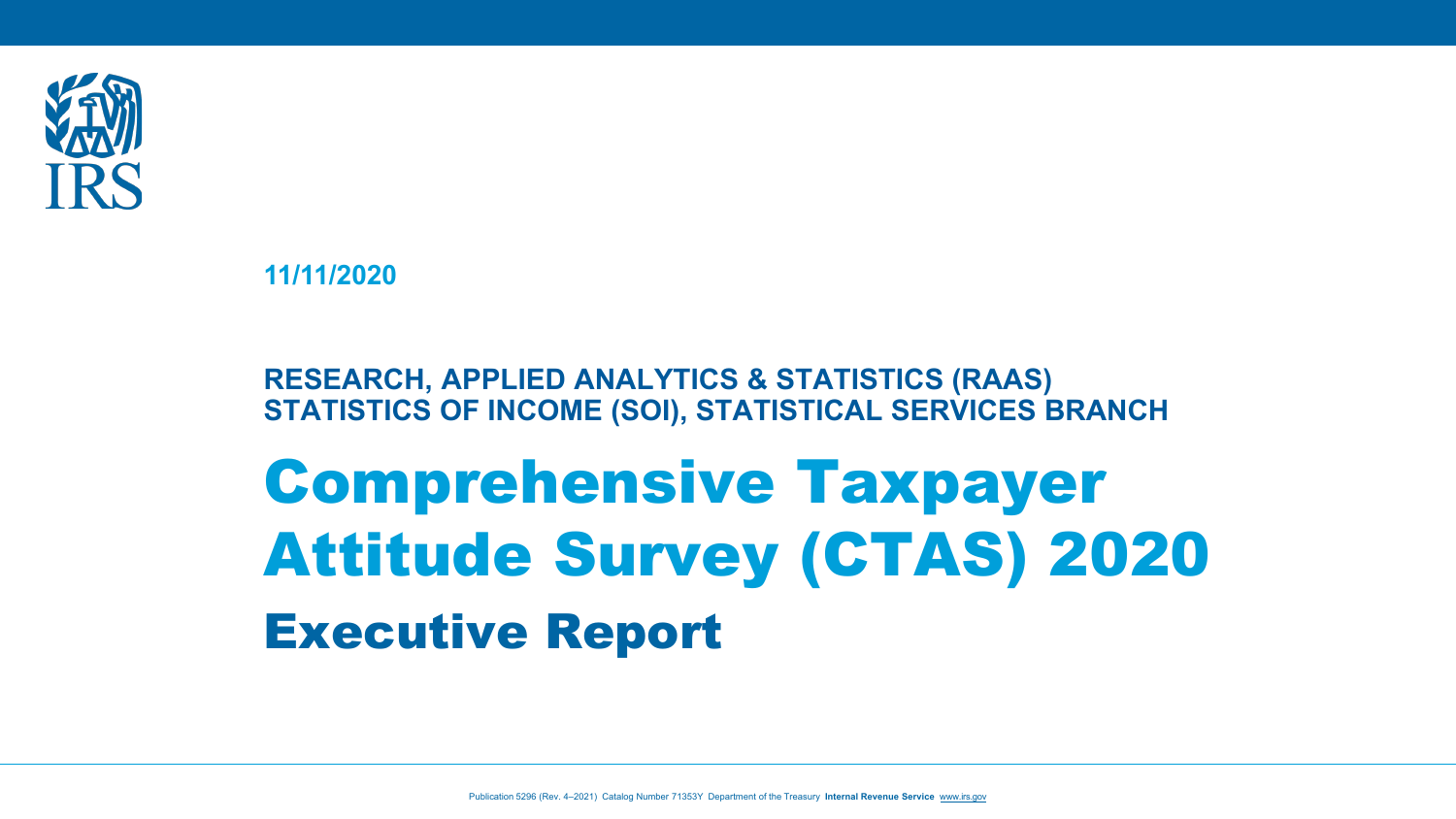## **Table of Contents**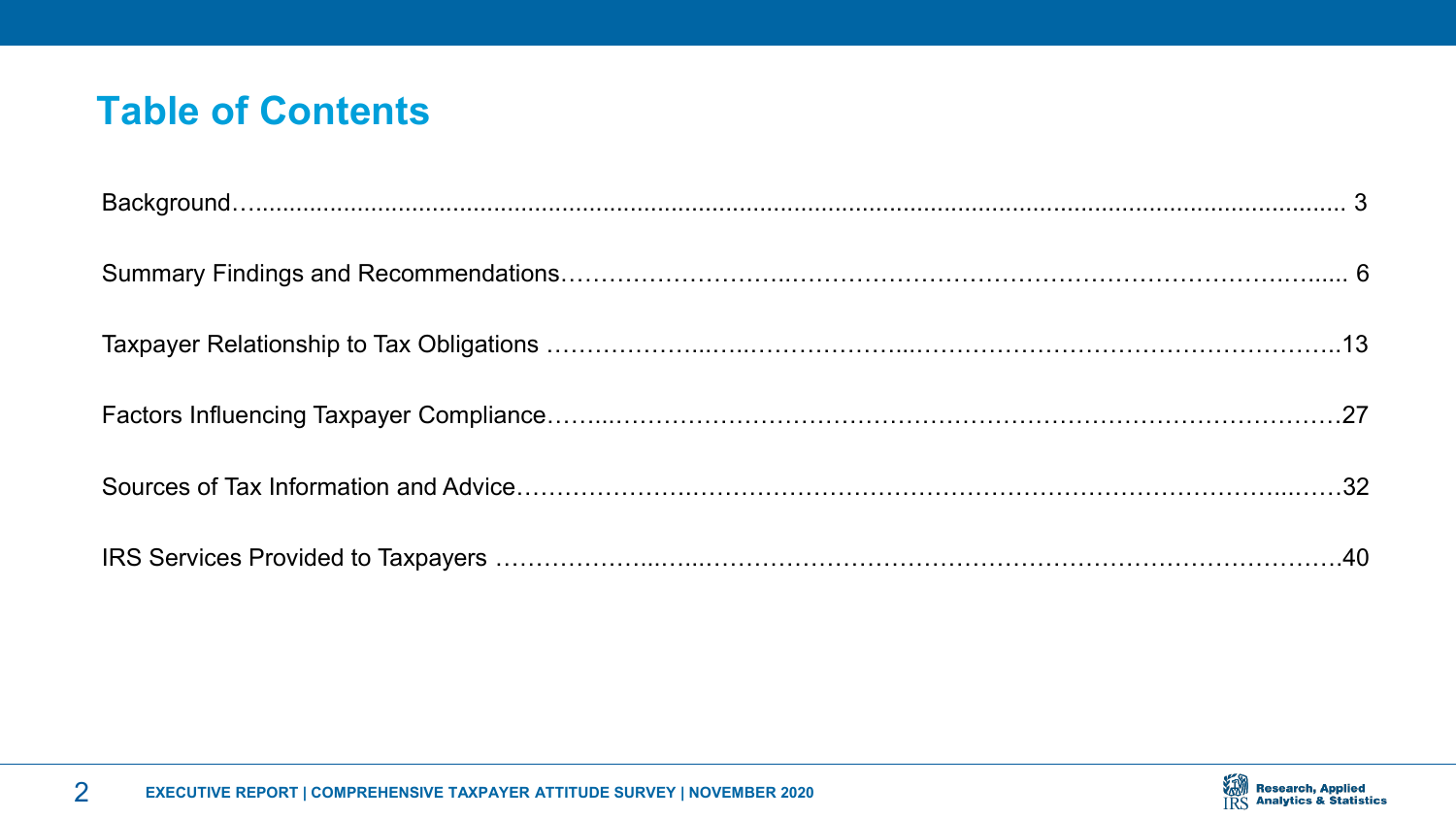## <span id="page-2-0"></span>**Background**

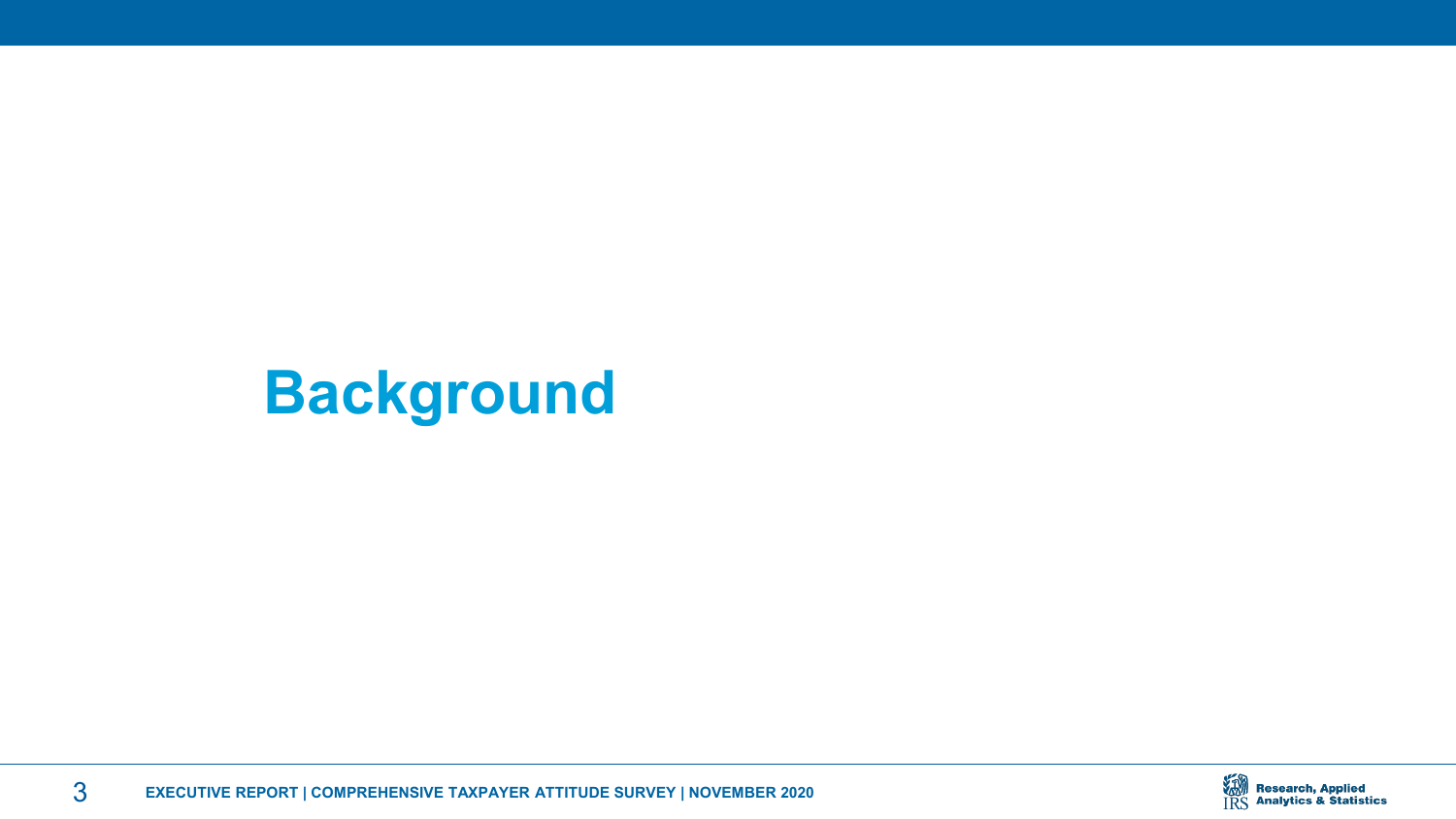## **Study Objectives**

The objectives of the CTAS research study are to:

- Provide greater insights into tax compliance attitudes, customer service satisfaction, and preferences.
- Identify trends that may signal a change in attitudes or behaviors.
- Track both online and RDD phone responses to maintain historical trending, while evaluating differences in data and sampling across modes.
- Annually, adjust questionnaire to capture emerging trends and to streamline the survey for maximum efficiency.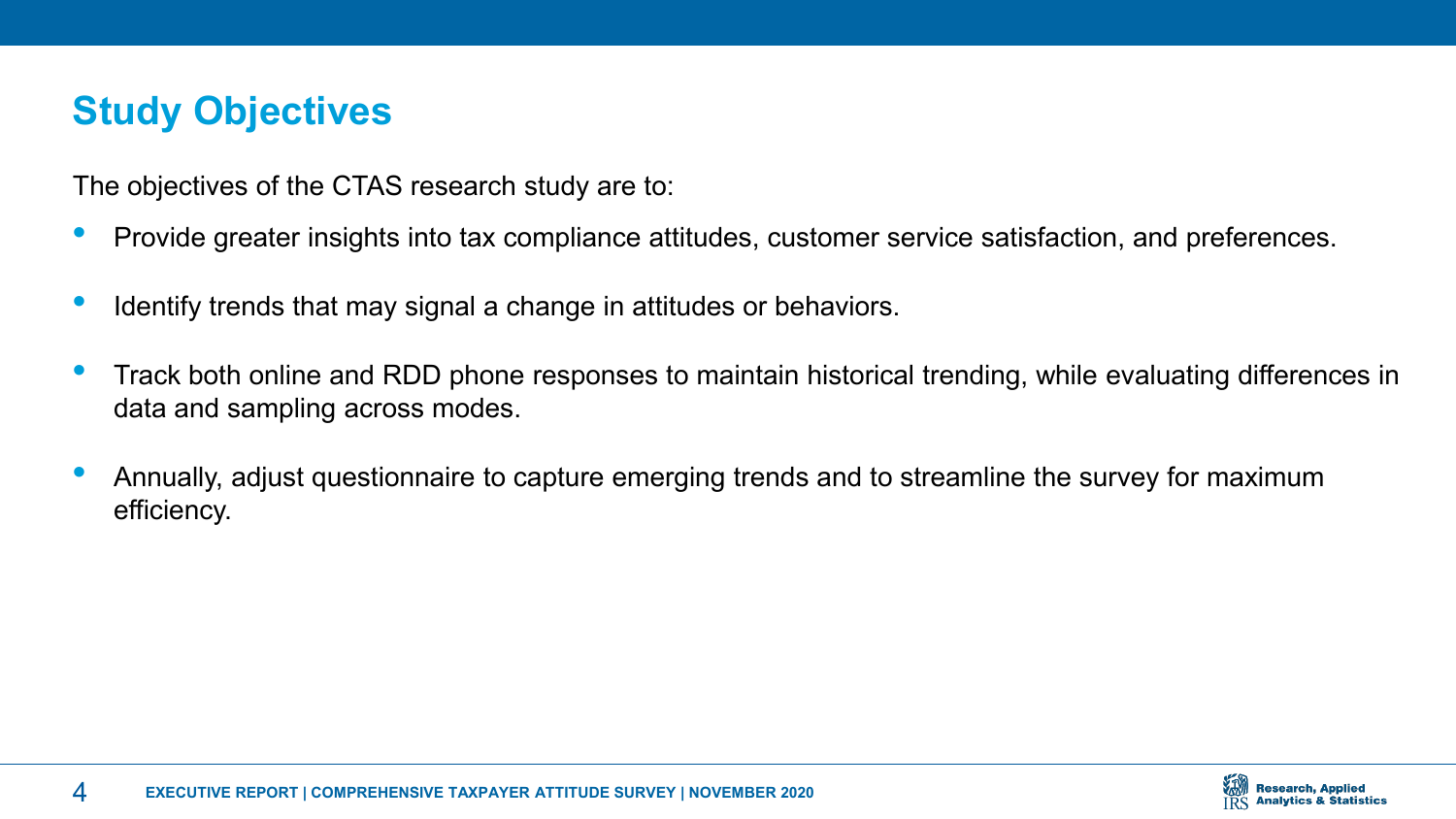## **Methodology**

Pacific Consulting Group (PCG) fielded the 2020 Comprehensive Taxpayer Attitude Survey (CTAS) from August 24 – September 24, 2020, collecting a total of 2,017 surveys from the general public.\*

- PCG employed a multi-mode data collection methodology, comprised of telephone and online random sampling, to ensure a representative sample of U.S. adults, aged 18 or over.
	- A total of 1,000 telephone survey responses were collected via random digit dialing (RDD) to households with landlines in the continental U.S. (500 interviews) and to cell phone numbers (500 interviews). The interviewing methodology used was Computer Assisted Telephone Interviewing (CATI).
	- A total of 1,017 online survey responses were collected. PCG subcontracted with Ipsos to provide the online sample from their probability based online panel, KnowledgePanel®. This panel uses an Address-Based Sampling (ABS) methodology, which randomly recruits members by mail.
- The response rate (total # completed interviews/total # contacts) was 2.4% for phone survey and 62.8% for online survey. The average interview length was 27.57 minutes for phone and 14.5 minutes for online survey.
- Survey data from each data collection mode were weighted separately to allow for analysis of each sample separately and comparatively. The phone and online samples were also combined by generating an additional 'blended' weight variable.



<sup>\*</sup> Margin of error: +/- 2.1% at 95% confidence level.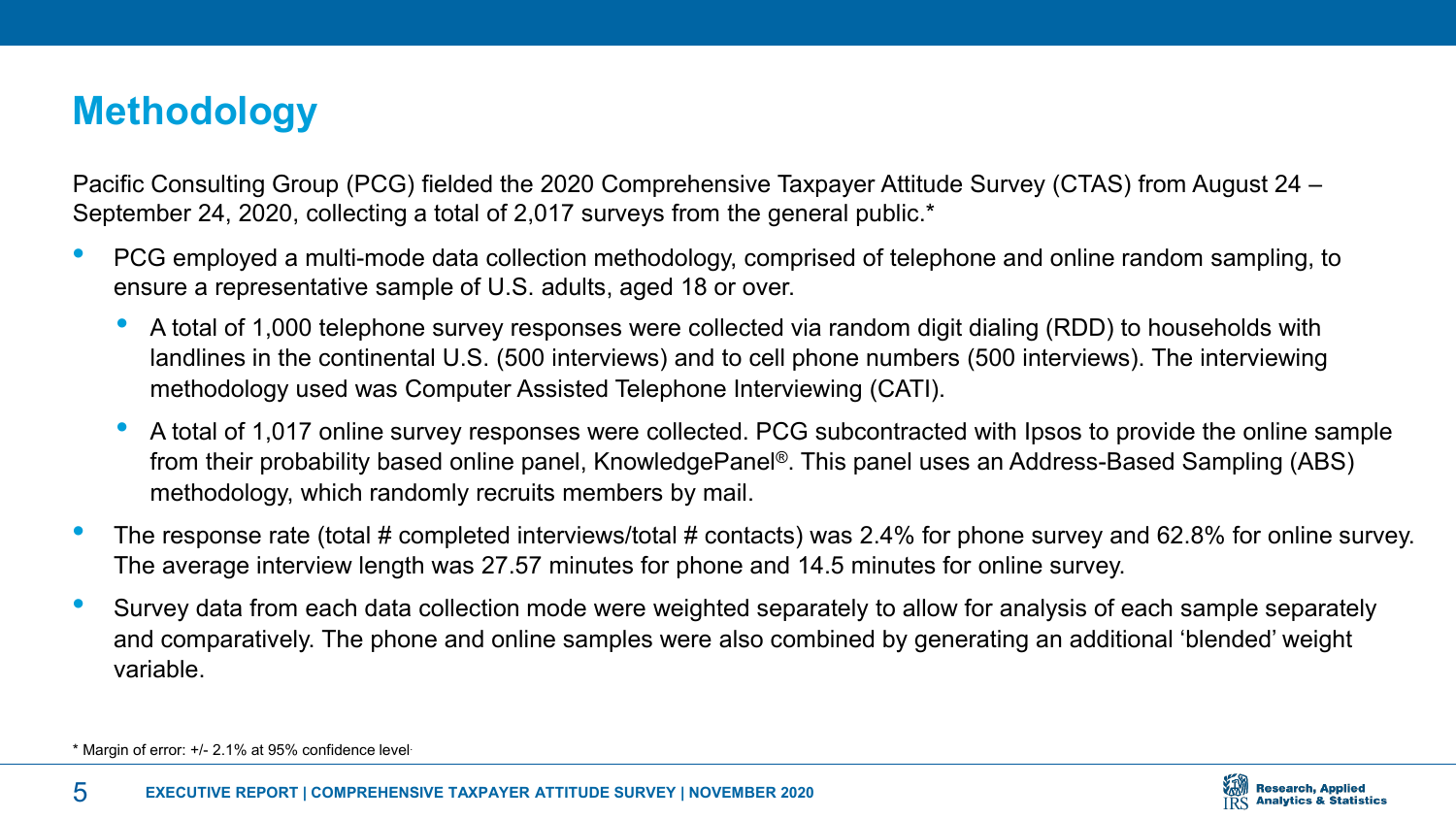## <span id="page-5-0"></span>**Summary Findings and Recommendations**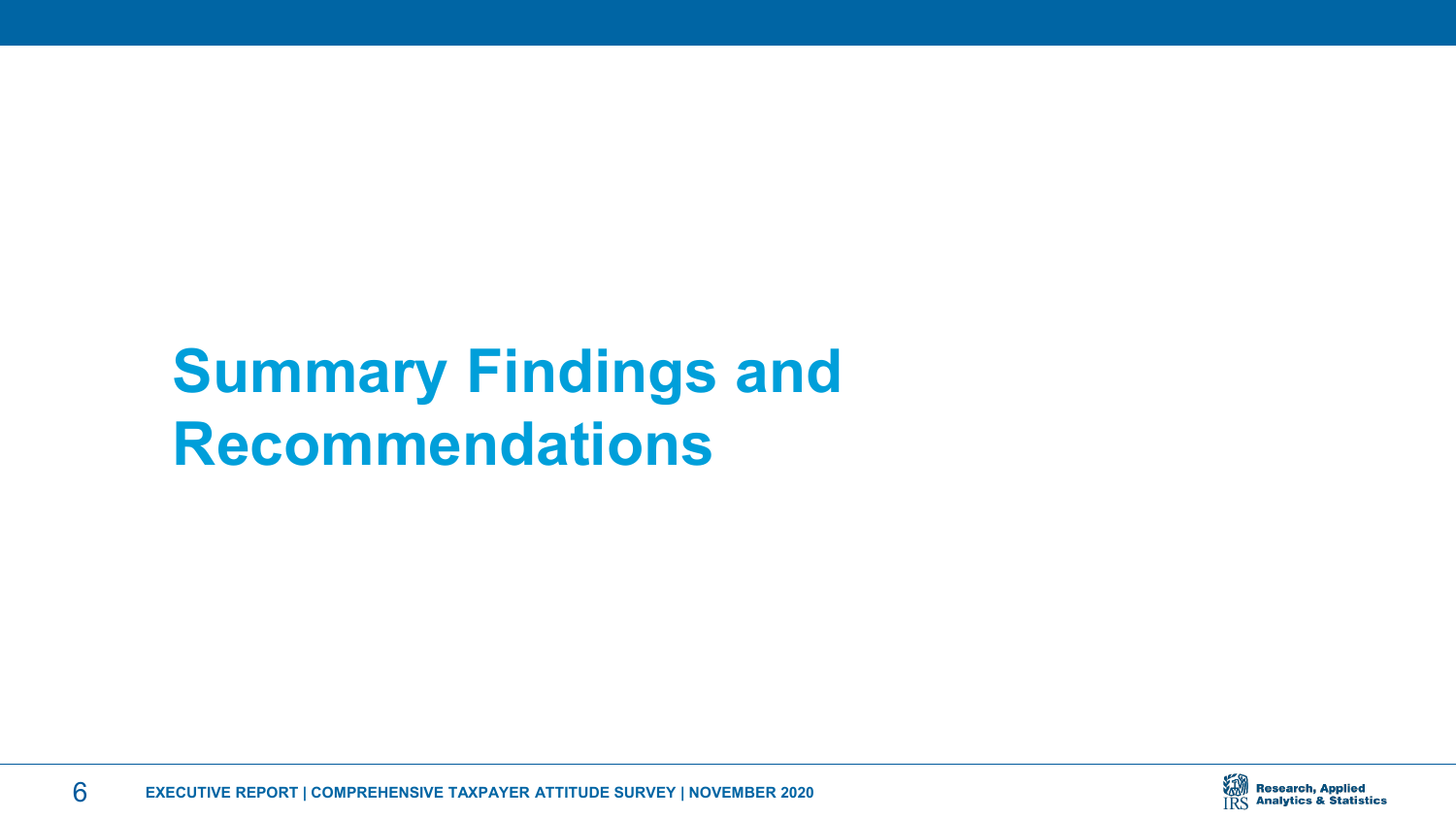### **Taxpayers continue to believe in individual compliance**

- Similar to previous years, the majority of taxpayers feel it is 'not at all' acceptable to cheat on taxes (87%), that it is every American's civic duty to pay their fair share of taxes (94% agree), and that everyone who cheats on their taxes should be held accountable (91% agree). Older Americans tend to be even stronger believers than their younger counterparts.
- However, less than half of taxpayers (47%) agree it is their personal responsibility to report anyone who cheats on taxes.
- Taxpayers' trust in the IRS to fairly enforce the tax laws and to help taxpayers understand their tax obligations were at parity with last year, while their trust in the IRS to protect their tax account records from cyber criminals significantly increased.
- Yet, overall there are some taxpayers that do not trust the IRS; in fact a third 'completely' or 'mostly disagree' that they trust the IRS to help them understand their obligations. Across all areas tested, trust is especially lower among younger taxpayers, those that are more educated, and taxpayers with higher income.
- Whether filing a tax return or actually speaking with an IRS representative, most taxpayers are satisfied (78%) with their personal interactions with the IRS and levels have remained steady since 2017.

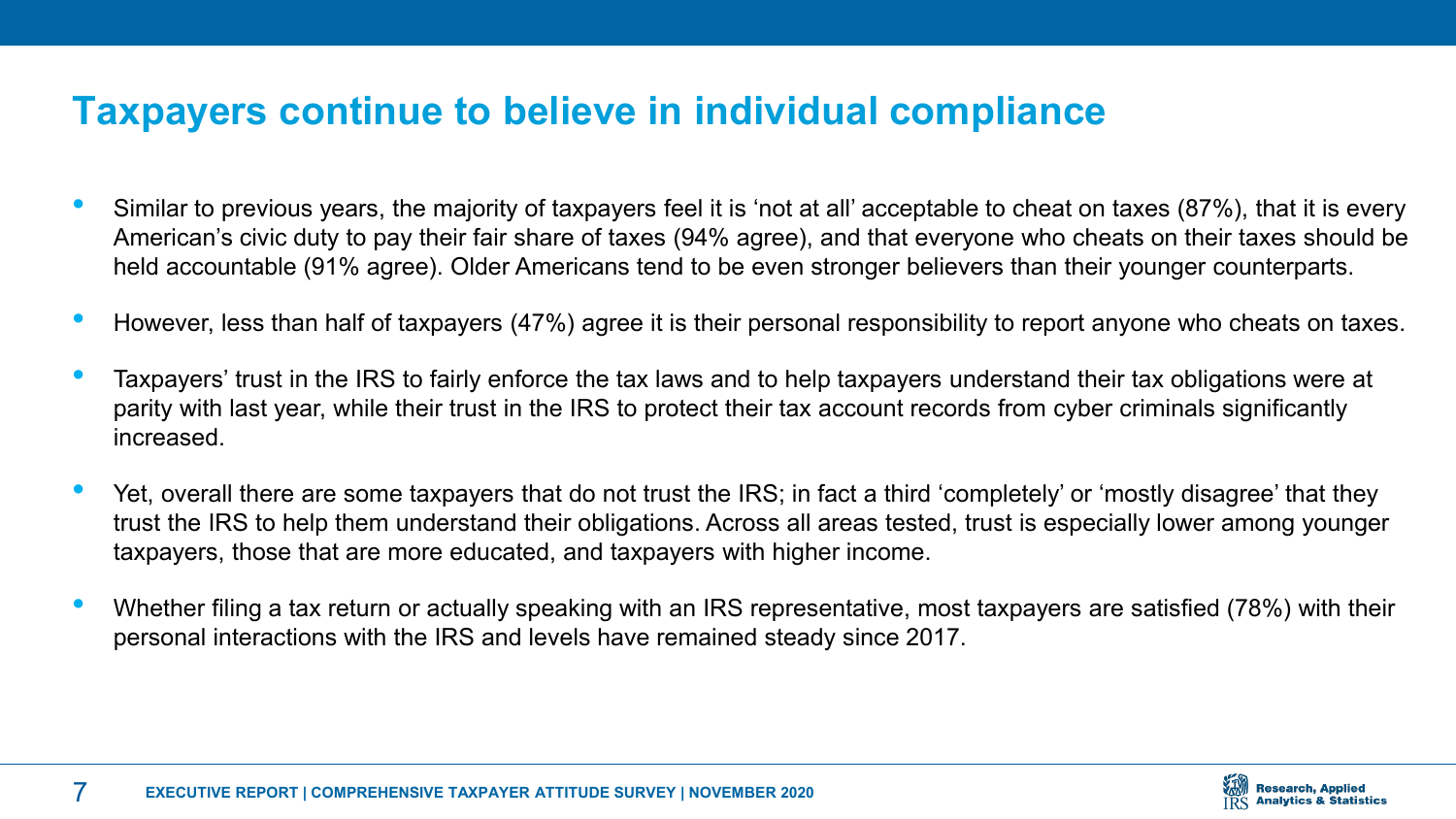### **The greatest factor influencing taxpayer compliance is** *personal integrity;* **however, compliance drivers differ among demographics**

- Personal integrity is 'a great deal' or 'somewhat' of an influence to report and pay taxes honestly for 92% of taxpayers, followed by avoiding interest/penalties (77%), and their ability to pay (68%).
- Compared to older generations, millennials are significantly more influenced by the threat of paying interest/penalties, their ability to pay, fear of an audit, and how the government uses the taxes.
- Overall, less educated taxpayers are more influenced by their ability to pay and the option to pay in installments. However, high school-only educated taxpayers are significantly more influenced by the belief that their neighbors are reporting and paying honestly (40%) versus those with some college or a degree (33% and 32%, respectively).
- Those with the highest income are less influenced by outside measures; personal integrity is their top driver (95%) to report and pay honestly.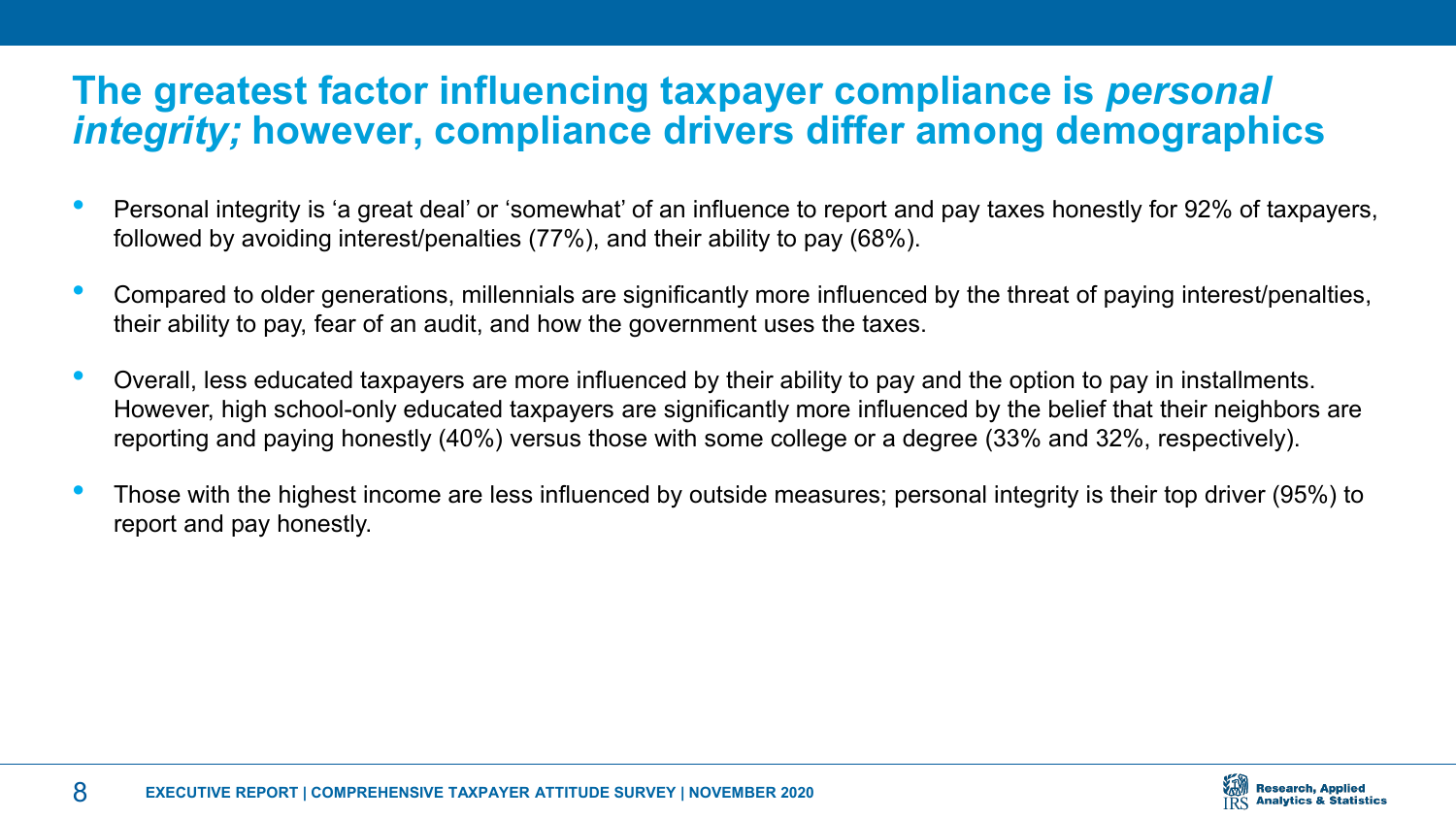### **The IRS website and tax professionals continue to be the most valuable sources for tax advice/information**

- The most valuable sources of getting tax advice and information are the IRS website (88%), paid tax professionals (88%), IRS representatives (85%), and an IRS personal online account (84%).
- IRS printed publications (78%), IRS applications on mobile devices (69%), reference materials from sources other than the IRS (68%), family and friends (59%) and IRS tax sources on social media (45%) are viewed as the least valuable. However, online and mobile sources show more variation by age, with younger taxpayers finding them more valuable than older. Additionally, friends or family are especially valuable to those 18-24 years.
- 34% of taxpayers contacted the IRS at some point over the past year. The IRS website and the toll-free number were the most used methods of initiating contact with the IRS in the last year, excluding the filing of tax returns (22% and 13%, respectively).
- Half of taxpayers used a paid tax professional. Usage of a paid tax professional increases with age and income.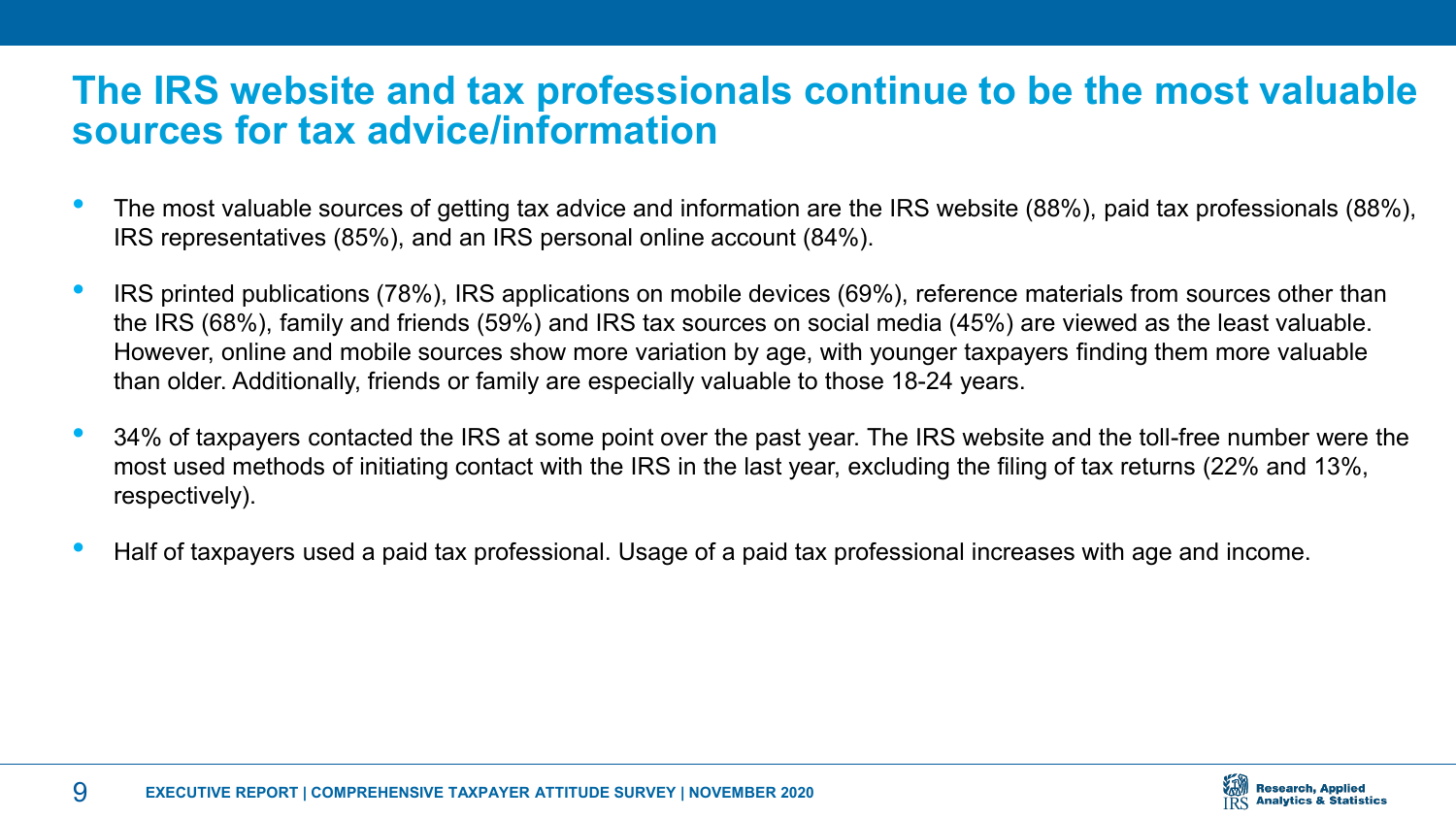### **Taxpayers believe additional IRS help will promote increased return accuracy and believe online and toll-free services are the most important channels for assistance**

- Taxpayers agree that the more information and guidance the IRS provides, the more likely people are to correctly file their tax returns (90% agree).
- 36% of taxpayers tend to believe that the IRS devotes too much of its resources to enforcement activities and not enough to its customer service programs, while 46% indicate that the IRS maintains a proper balance. Only 10% of taxpayers feel that the IRS devotes *too much* of its resources to customer service.
- When it comes to services, taxpayers feel it's most important that the IRS provides opportunities to file taxes electronically (93%), information on their website (90%), and a toll-free number to answer questions (86%).
- The importance of the IRS offering in-person services significantly decreased in 2020 versus previous years. Significantly fewer taxpayers agreed that it is important for the IRS to provide office locations with an onsite IRS representative (76% agree vs. 85% in 2019) or community-based tax clinics at convenient locations (71% agree vs. 79% in 2019).
- Yet, the share of taxpayers who agree the IRS should focus on improving in-person and phone call assistance to taxpayers continues to increase (86% agree vs. 70% in 2019).

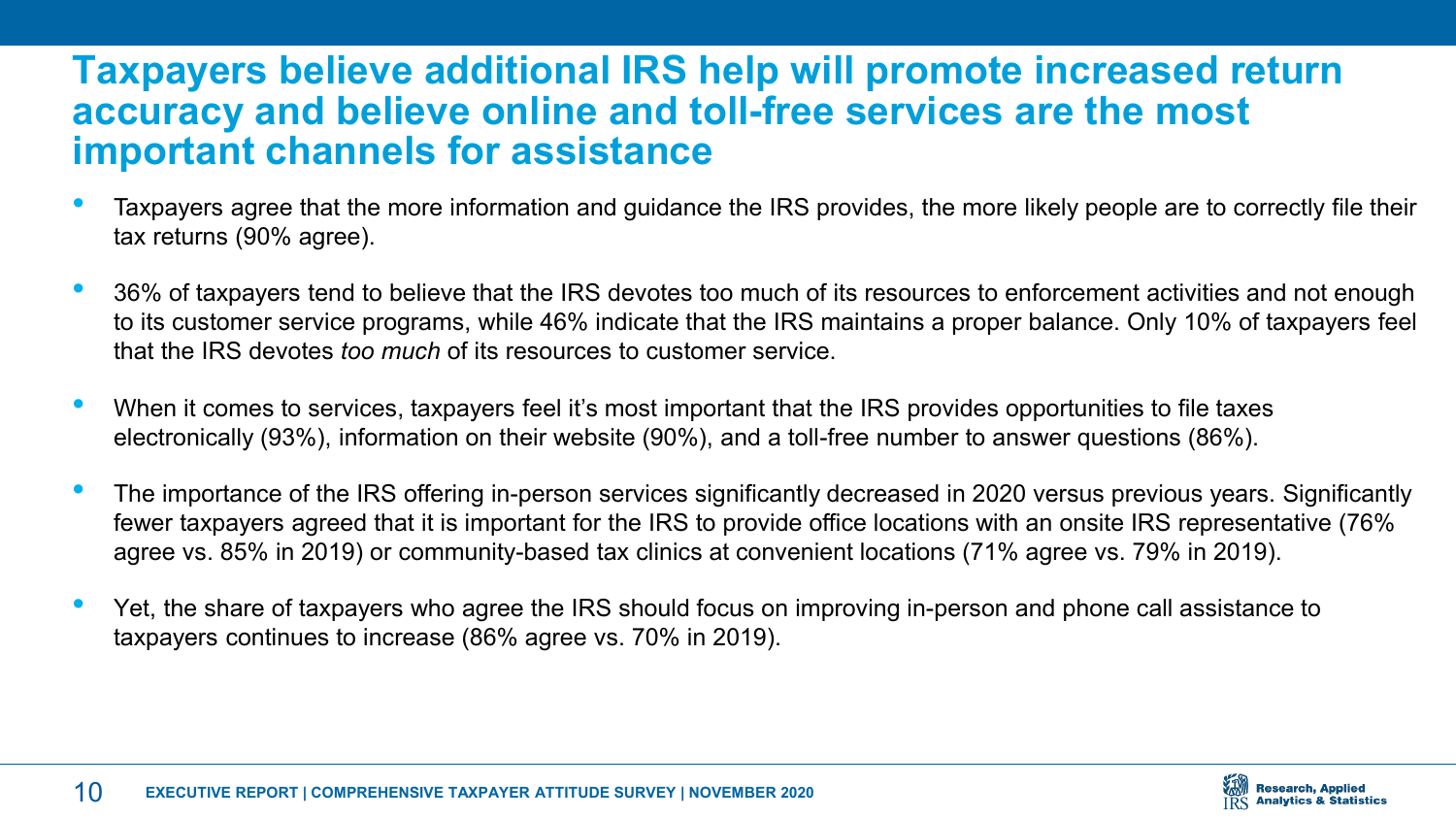## **Recommendations: Actions to Improve Taxpayer Compliance**

- $\checkmark$  To improve taxpayer compliance:
	- $\checkmark$  Look for opportunities to tailor messaging and channels as appropriate to the various demographics:
		- $\checkmark$  For millennials, provide easy to digest, relevant information on how the government uses taxes. Consider outlining how much money was paid in interest and penalties the previous year in order to emphasize one of their most influential factors to report/pay honestly and further bring the consequences to life.
		- $\checkmark$  For college-educated and high-income taxpayers, explore opportunities in messaging and campaigns to further connect the action of accurately reporting/paying taxes with personal integrity.
		- $\checkmark$  For taxpayers with less schooling, focus on building awareness and education regarding payment programs/options. Additionally, consider ways to emphasize and localize the percentage of taxpayers near them that report and pay honestly (i.e. Did you know that in the XXXXX zip code 98% of your neighbors reported and paid accurately?).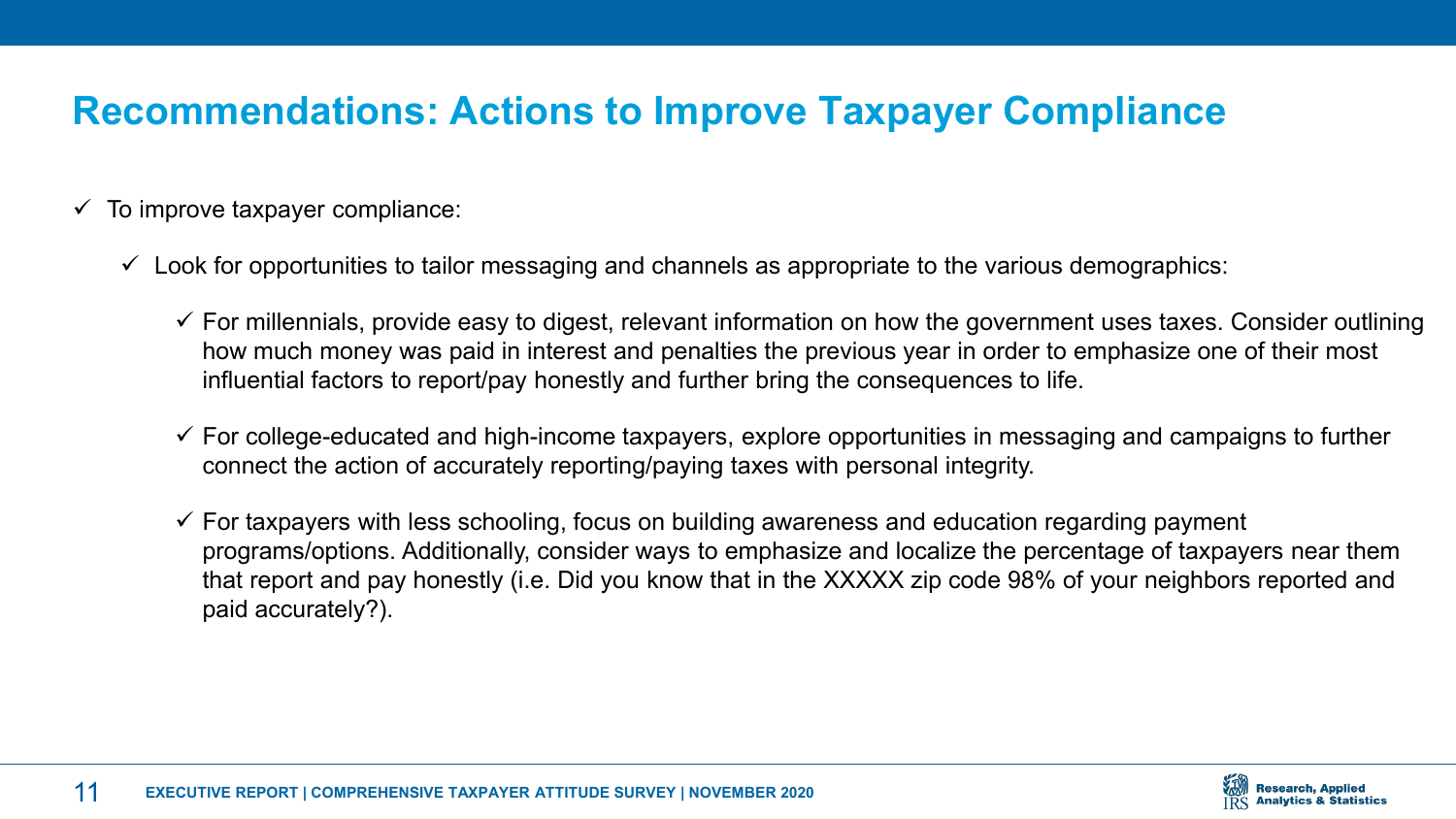### **Recommendations: Actions to Improve Taxpayers' Trust and Experience with the IRS**

- $\checkmark$  To maintain and grow taxpayers' trust and perception of the IRS:
	- $\checkmark$  Make taxpayers aware of how much the IRS helps and successfully interacts with taxpayers each year. Highlight data that conveys commitment and customer service-dedicated resources (number of taxpayer calls fielded in 2020, hours spent assisting with returns, etc.).
- $\checkmark$  To improve taxpayers' experience:
	- $\checkmark$  Funnel resources towards improving IRS online platforms (website/online accounts/email) and 'live remote' (toll-free number) experiences. Deprioritize improvements of in-person services.
	- $\checkmark$  Leverage the higher interest in online channels and proactively market those channels to promote adoption.

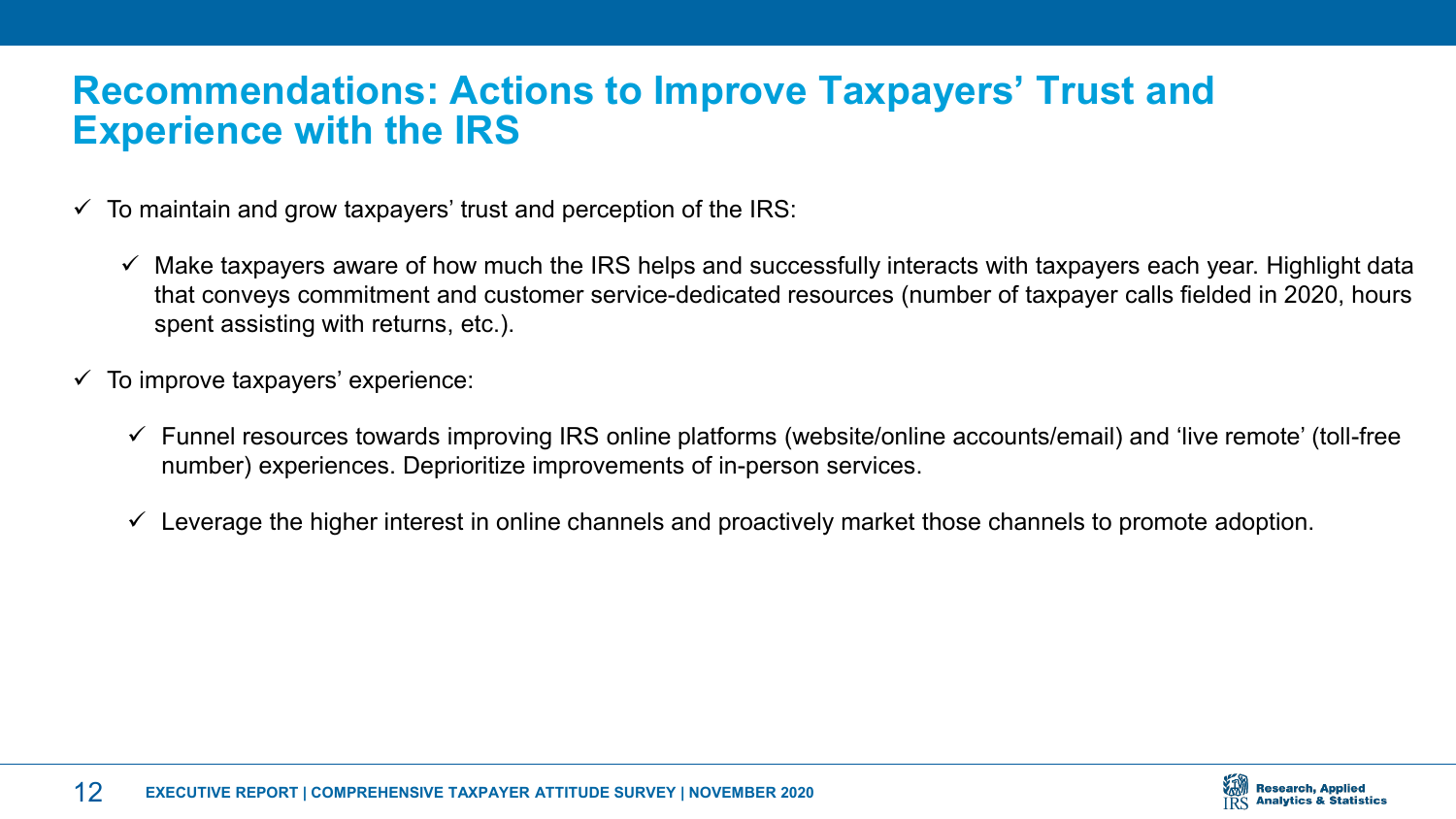# <span id="page-12-0"></span>**Taxpayer Relationship to Tax Obligations**

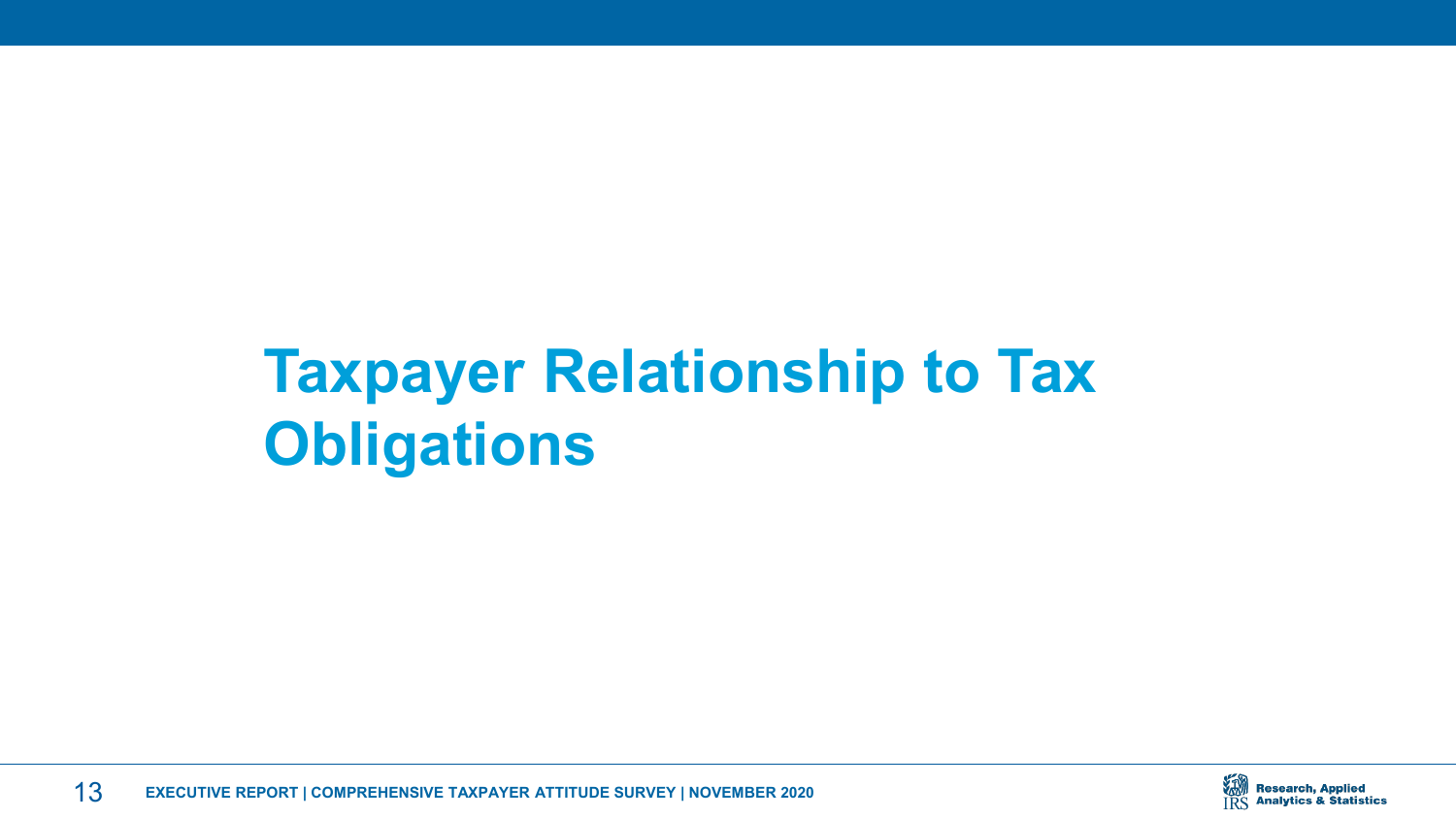### **Most view taxes as a civic duty and feel those who cheat should be held accountable; however, personal responsibility to report cheaters is polarized**



#### **Attitudes about Cheating and Payment of Fair Share of Taxes**

Q2: For each of the following statements, please indicate whether you completely agree, mostly agree, mostly disagree, or completely disagree. Margin of error is +/- 2.1% for blended online/phone respondents. Note: Each stacked bar may not add up to 100% due to "don't know," "not applicable," or "no response."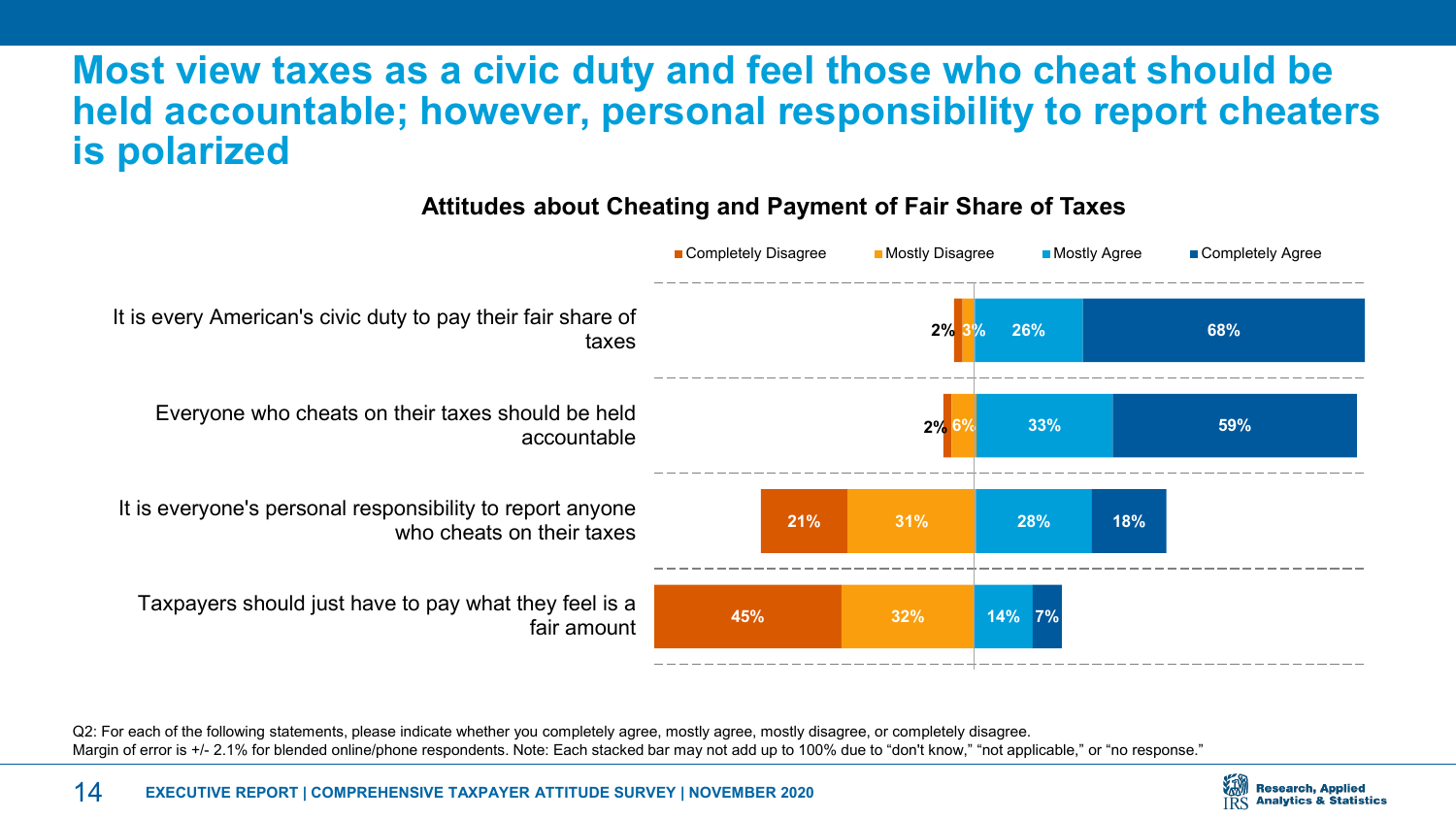### **Taxpayers continue to have an ethical attitude about not cheating on their income taxes, with over 8 in 10 stating it is 'not at all acceptable'**

- Phone Respondents Only --Blended Online/Phone 100% 88% 87% 86%  $90%$ 87% 86% 86% 87% 87% 86% 84% 85% 88% 85% 84% 84%  $80%$ 70%  $\frac{\sqrt{2}}{2}$  $0%$ 2010 2011 2012 2013 2014 2015 2016 2017 2018 2019 2020

**Trend in % Indicating it is 'Not at all acceptable to cheat on your income taxes'**

Q1: How much, if any, do you think is an acceptable amount to cheat on your income taxes? Would you say…? Margin of error is +/- 2.1% for blended online/phone respondents and +/- 3.1% for phone respondents only.

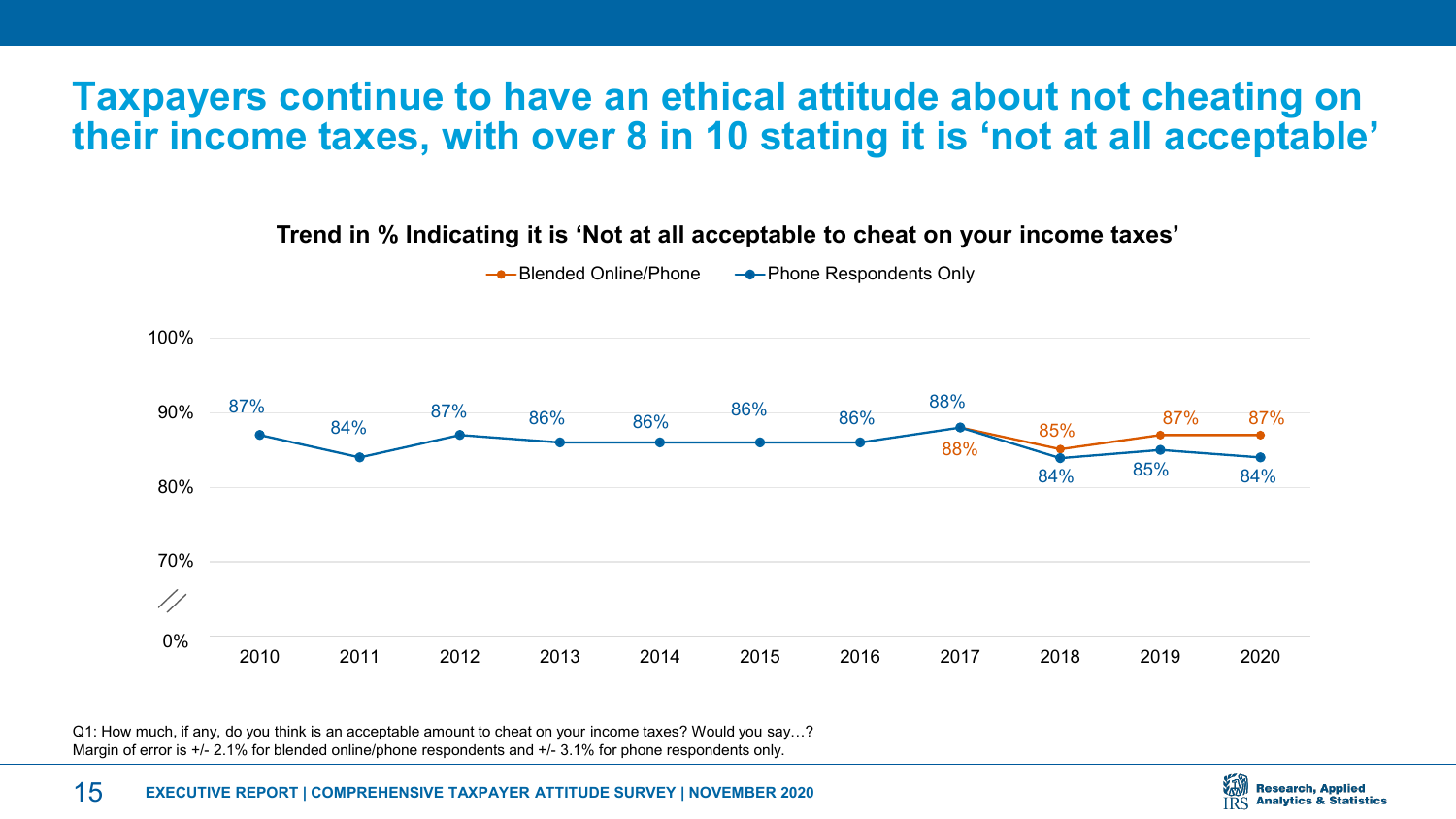### **Older taxpayers are significantly more likely to agree that taxes are a civic duty and everyone that cheats should be held accountable**



#### **% Agreement: Attitudes about Cheating and Payment of Fair Share of Taxes by Age**

Q2: For each of the following statements, please indicate whether you completely agree, mostly agree, mostly disagree, or completely disagree. Margin of error is +/- 2.1% for blended online/phone respondents. Percentage 'completely agree' plus 'mostly agree' is shown. Lighter green shading indicates a significantly higher score at a 95% confidence level versus other scores in the row.

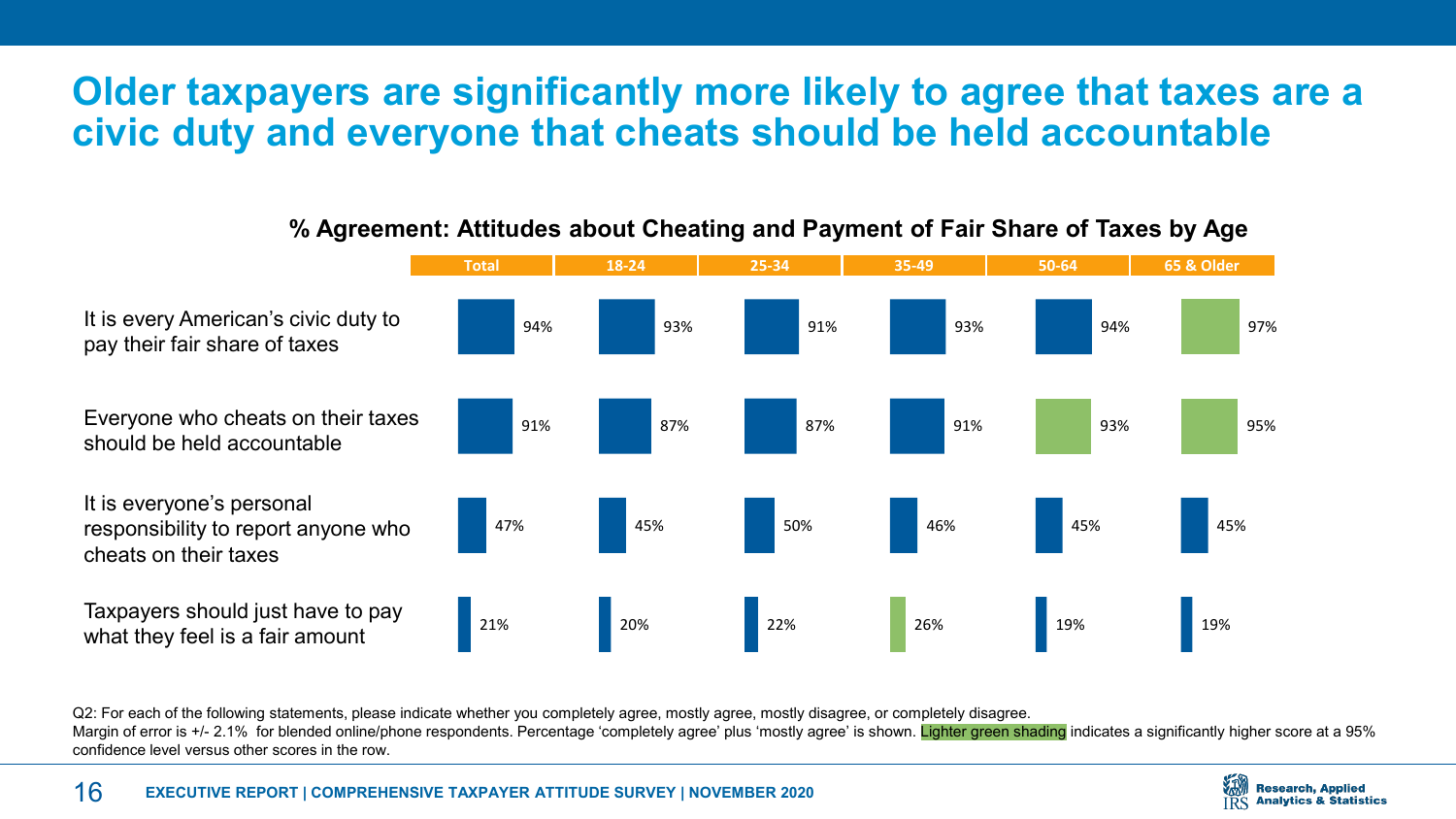### **Likewise, taxpayers in the highest income bracket are significantly more likely to agree everyone that cheats should be held accountable**



#### **% Agreement: Attitudes about Cheating and Payment of Fair Share of Taxes by Income**

Q2: For each of the following statements, please indicate whether you completely agree, mostly agree, mostly disagree, or completely disagree. Margin of error is +/- 2.1% for blended online/phone respondents. Percentage 'completely agree' plus 'mostly agree' is shown. Lighter green shading indicates a significantly higher score at a 95% confidence level versus other scores in the row.

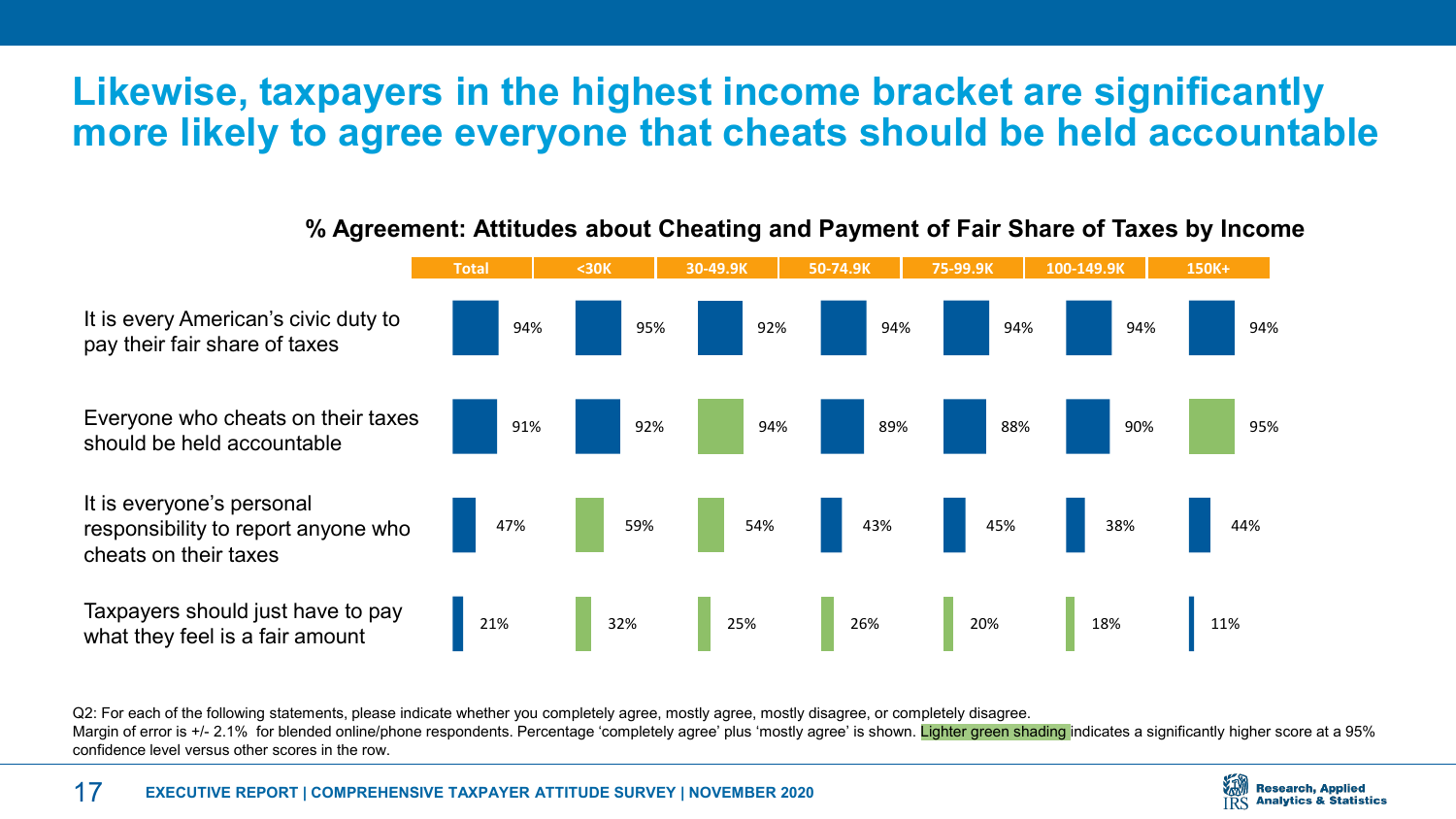### **Taxpayers' trust of the IRS remains relatively high and mostly at parity with 2019; the biggest opportunity for improvement is helping taxpayers understand their obligations**



Q2: For each of the following statements, please indicate whether you completely agree, mostly agree, mostly disagree, or completely disagree. Margin of error is +/- 2.1% for blended online/phone respondents. Note: Each stacked bar may not add up to 100% due to "don't know," "not applicable," or "no response,"

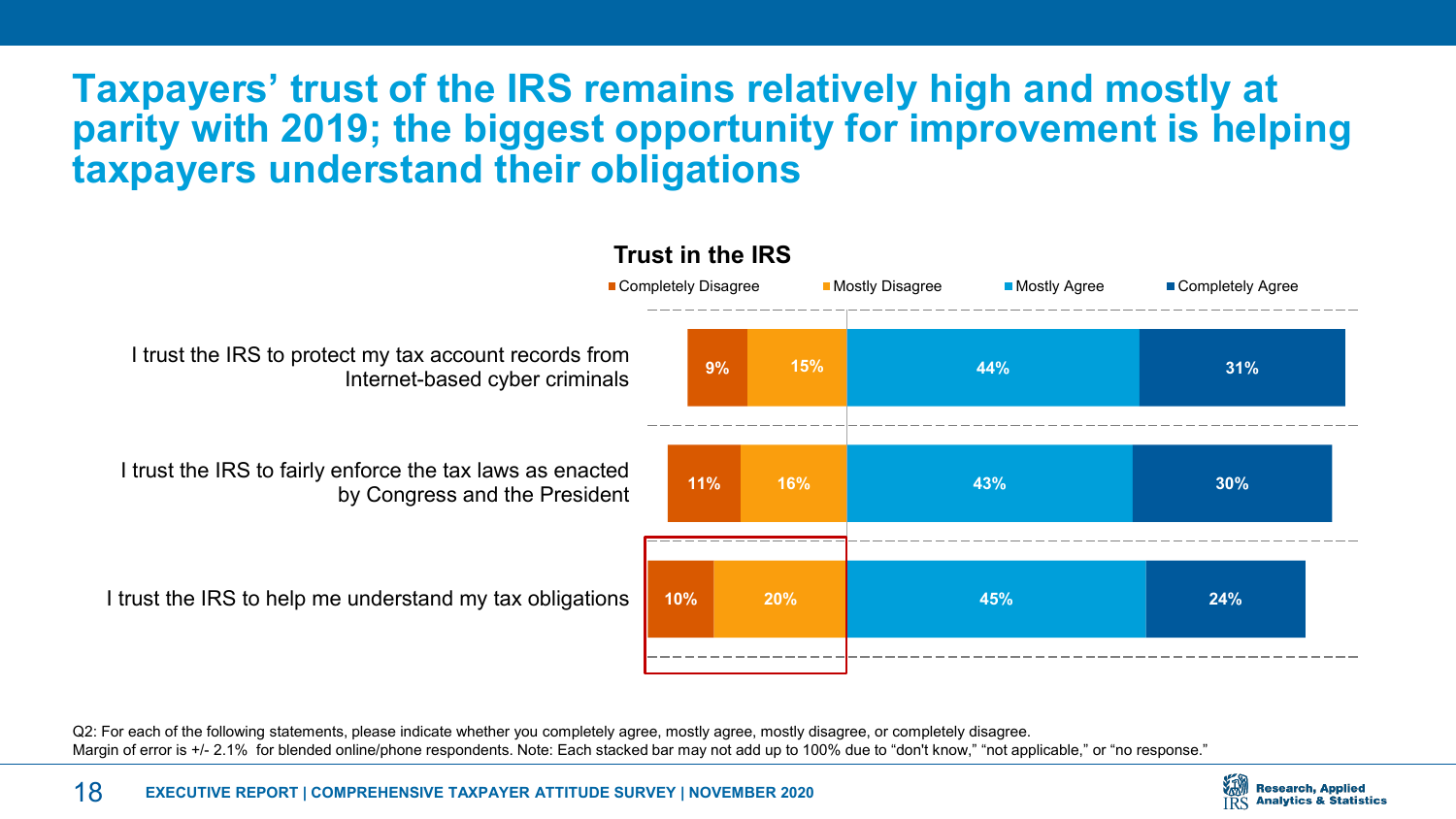### **The percentage who agree that they trust the IRS to fairly enforce tax laws has continued to trend up**

#### **Trend in % Agreeing 'I trust the IRS to fairly enforce the tax laws as enacted by Congress and the President'**



Q2: For each of the following statements, please indicate whether you completely agree, mostly agree, mostly disagree, or completely disagree. Percentage 'completely agree' plus 'mostly agree' is shown. Margin of error is +/- 2.1% for blended online/phone respondents and +/- 3.1% for phone respondents only.

19 **EXECUTIVE REPORT | COMPREHENSIVE TAXPAYER ATTITUDE SURVEY | NOVEMBER 2020**

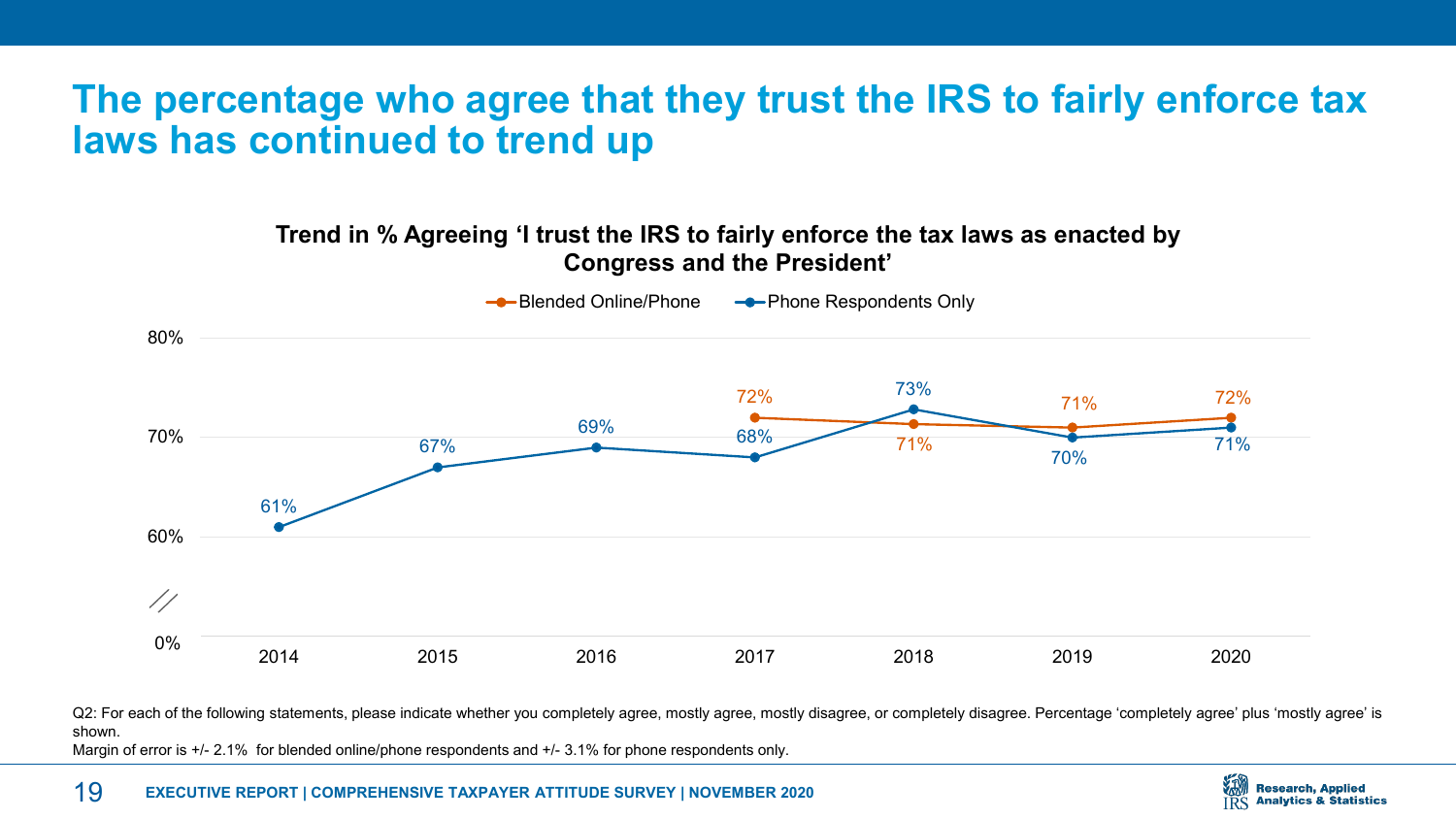### **The percentage agreeing that they trust the IRS to help understand their tax obligations remained the same versus 2019**

#### **Trend in % Agreeing 'I trust the IRS to help me understand my tax obligations'**



**-●**-Blended Online/Phone → Phone Respondents Only

Q2: For each of the following statements, please indicate whether you completely agree, mostly agree, mostly disagree, or completely disagree. Percentage 'completely agree' plus 'mostly agree' is shown. Margin of error is  $+/- 2.1\%$  for blended online/phone respondents and  $+/- 3.1\%$  for phone respondents only.

20 **EXECUTIVE REPORT | COMPREHENSIVE TAXPAYER ATTITUDE SURVEY | NOVEMBER 2020**

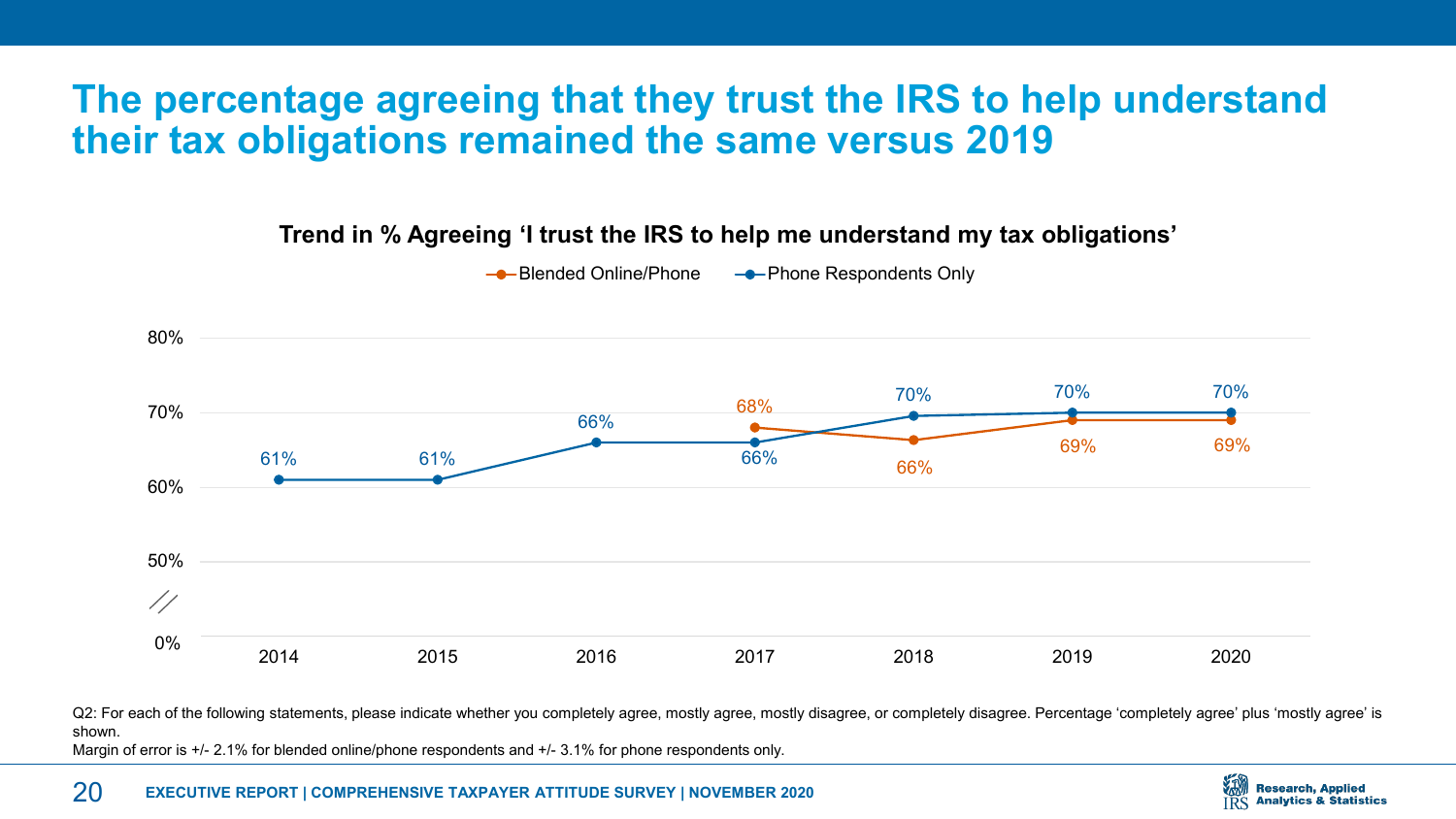### **Trust is directionally lower among more educated taxpayers; those with a high school education are significantly more likely to trust the IRS to help them with their tax obligations than the college-educated**



#### **% Agreement: Trust in the IRS by Education**

Q2: For each of the following statements, please indicate whether you completely agree, mostly agree, mostly disagree, or completely disagree. Margin of error is +/- 2.1% for blended online/phone respondents. Percentage 'completely agree' plus 'mostly agree' is shown. Lighter green shading indicates a significantly higher score at a 95% confidence level versus other scores in the row.

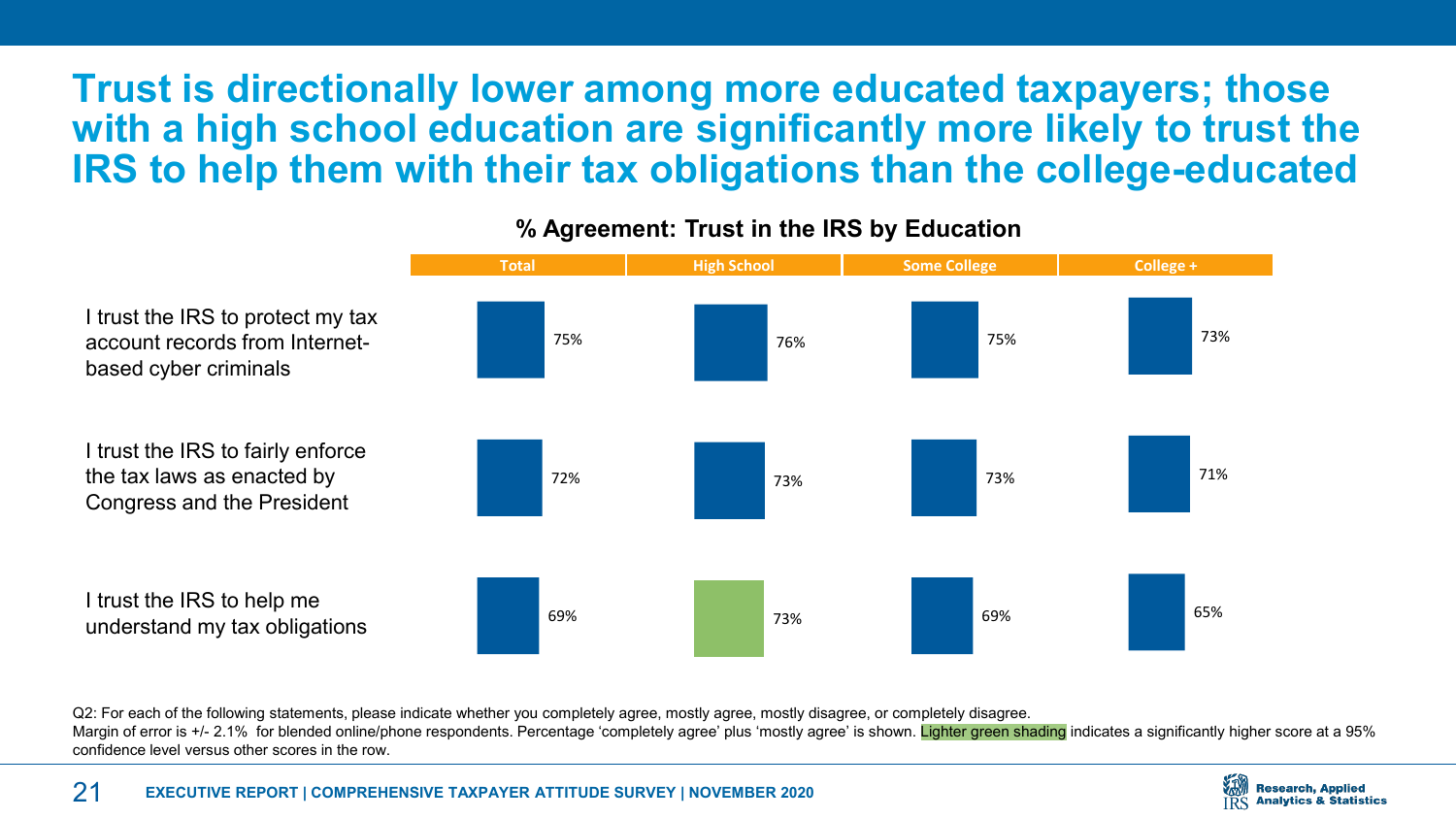### **Taxpayers in the lower income brackets are significantly more trusting of the IRS to protect records, enforce the tax laws, and help them understand their obligations**



#### **% Agreement: Trust in the IRS by Income**

Q2: For each of the following statements, please indicate whether you completely agree, mostly agree, mostly disagree, or completely disagree. Margin of error is +/- 2.1% for blended online/phone respondents. Percentage 'completely agree' plus 'mostly agree' is shown. Lighter green shading indicates a significantly higher score at a 95% confidence level versus other scores in the row.

based cyber criminals

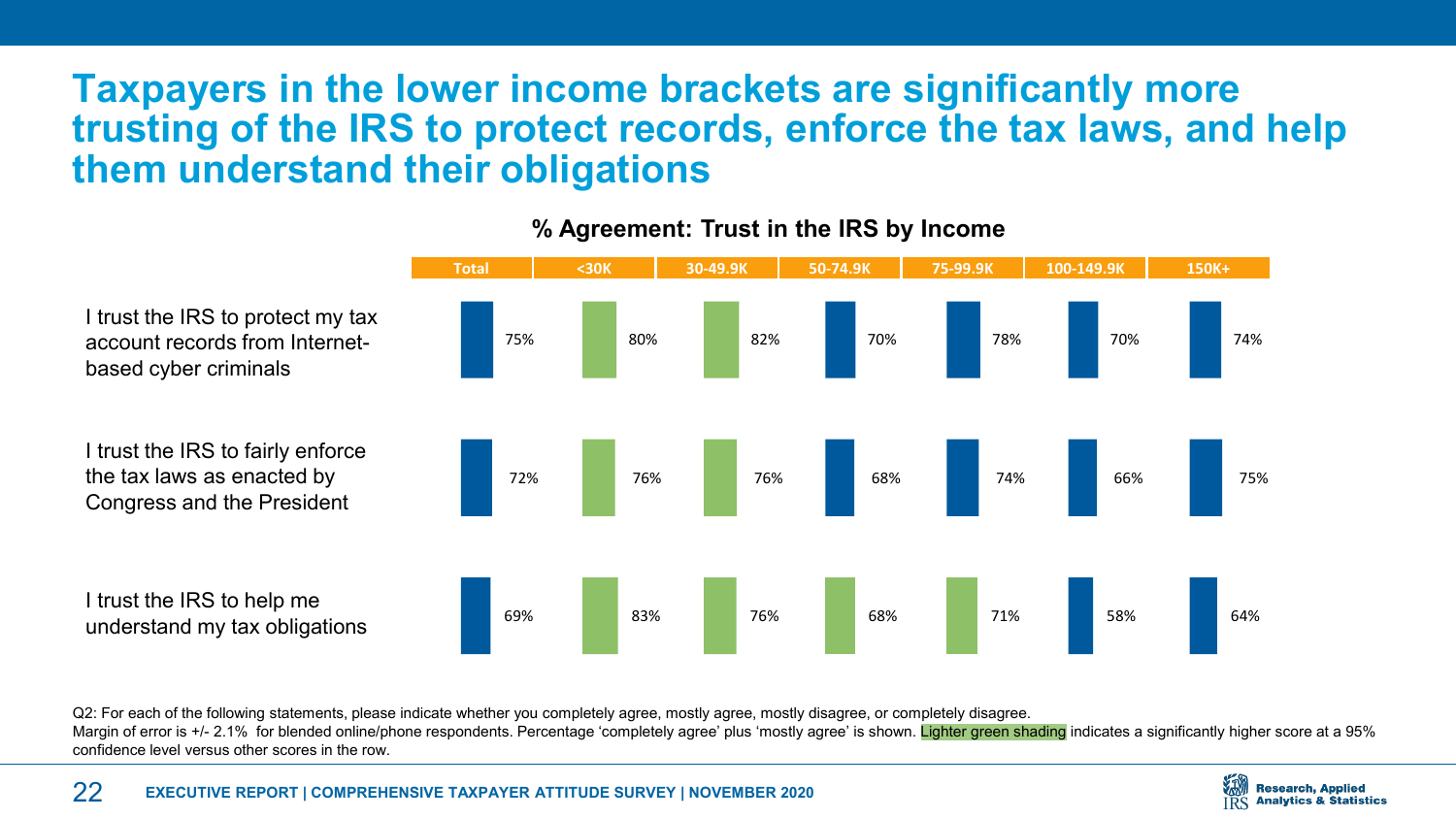### **Trust is higher among older taxpayers; those 65 and older are significantly more likely to trust the IRS across all areas compared to some of their younger counterparts**



#### **% Agreement: Trust in the IRS by Age**

Q2: For each of the following statements, please indicate whether you completely agree, mostly agree, mostly disagree, or completely disagree. Margin of error is +/- 2.1% for blended online/phone respondents. Percentage 'completely agree' plus 'mostly agree' is shown. Lighter green shading indicates a significantly higher score at a 95% confidence level versus other scores in the row.

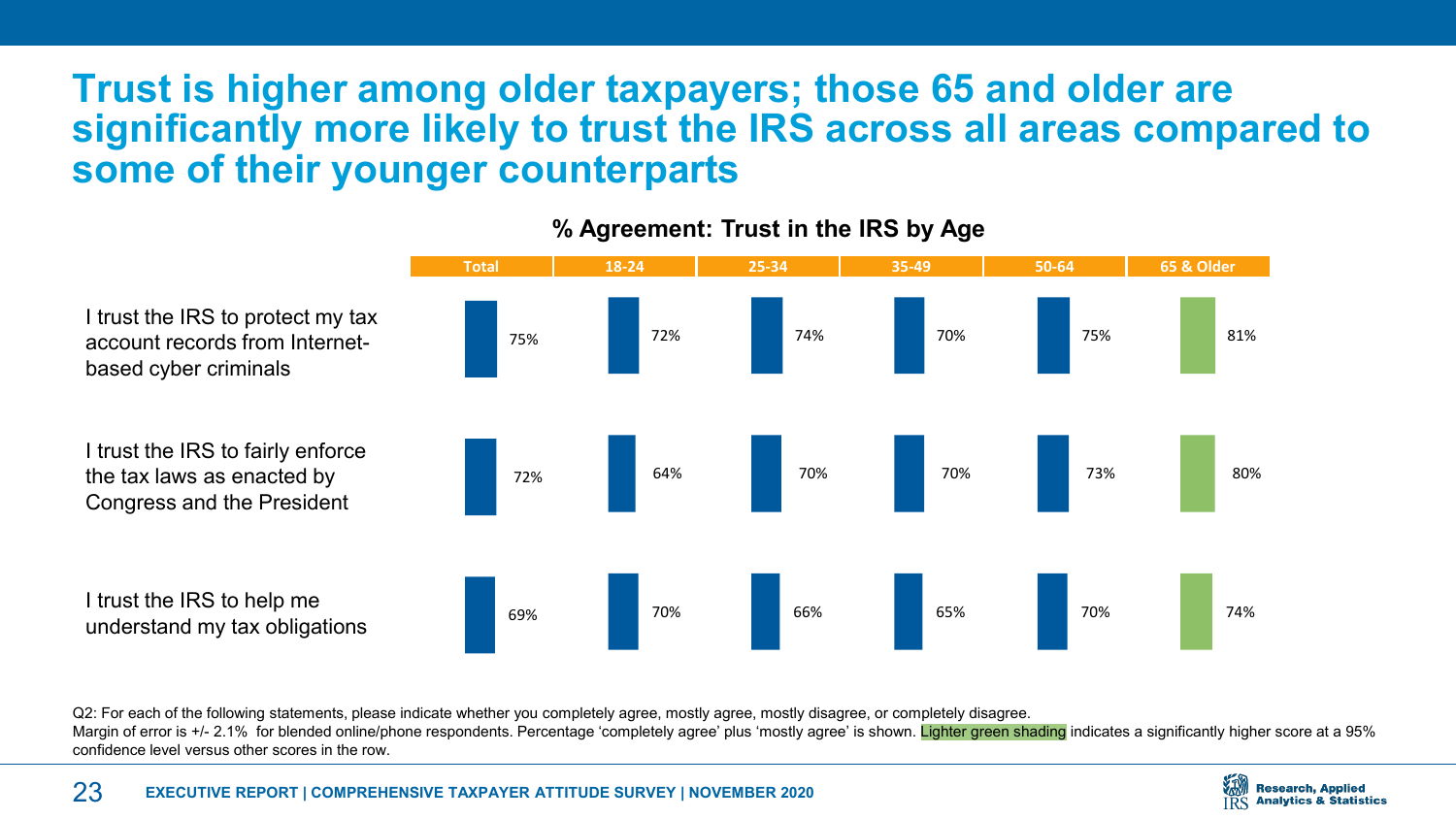### **Most taxpayers are satisfied with their personal interactions with the IRS**

**Satisfaction with Personal Interactions with the IRS**



Q10: How satisfied would you say you have been with your personal interaction with the IRS? Would you say very satisfied, somewhat satisfied, not very satisfied, or not at all satisfied? Margin of error is +/- 2.1% for blended online/phone respondents.

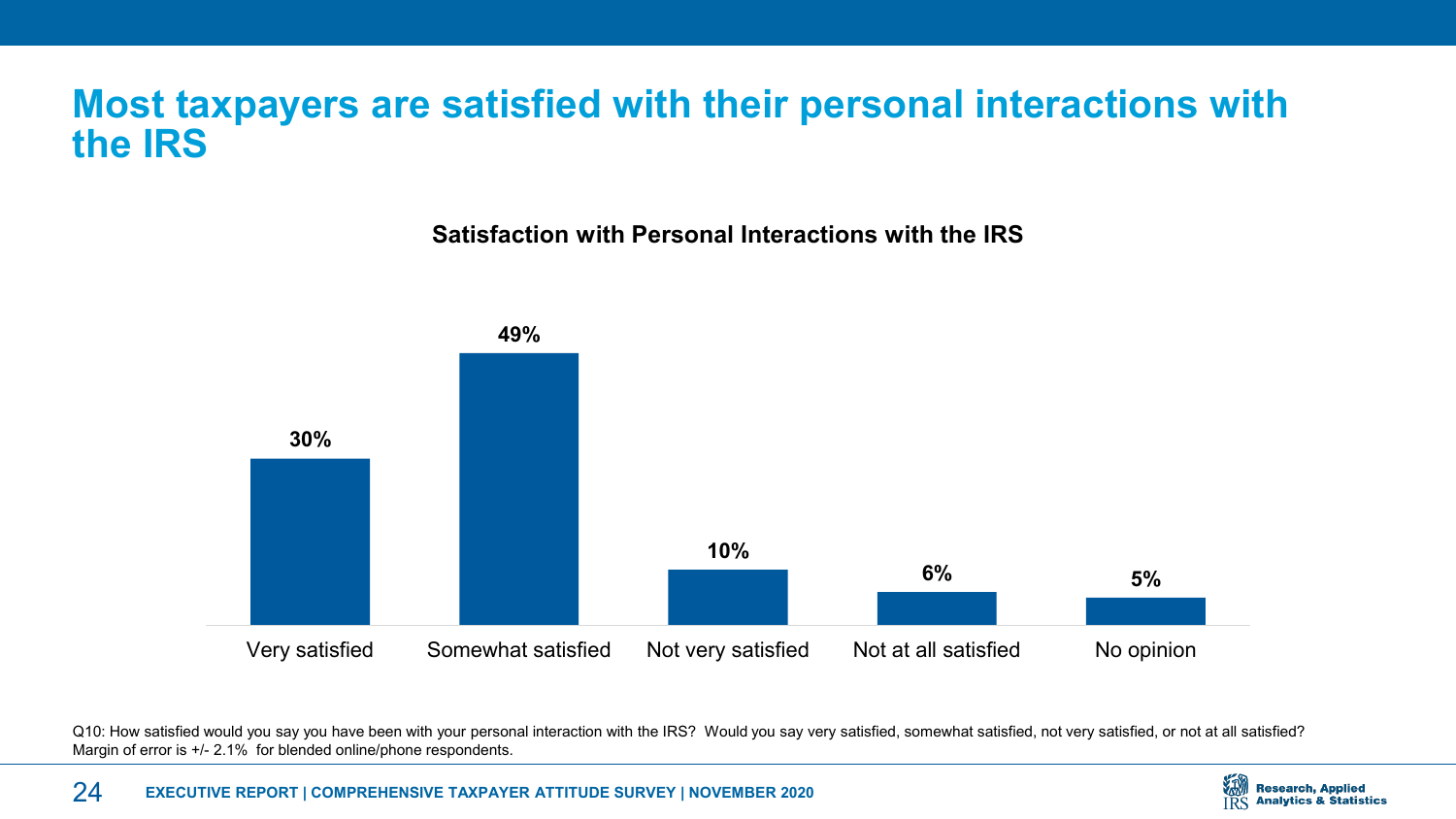### **Satisfaction with personal interactions with the IRS has remained steady since 2017**

90% 78% 79% 80% 78% 80% 77% 75% 70% 72% 73% 60% 17 50% 0%2017 2018 2019 2020

**Trend in % Satisfaction with Personal Interactions with the IRS**

**-●**-Blended Online/Phone → Phone Respondents Only

Q10: How satisfied would you say you have been with your personal interaction with the IRS? Would you say very satisfied, somewhat satisfied, not very satisfied, or not at all satisfied? Percentage of 'very satisfied' plus 'somewhat satisfied' is shown.

Margin of error is +/- 2.1% for blended online/phone respondents and +/- 3.1% for phone respondents only.

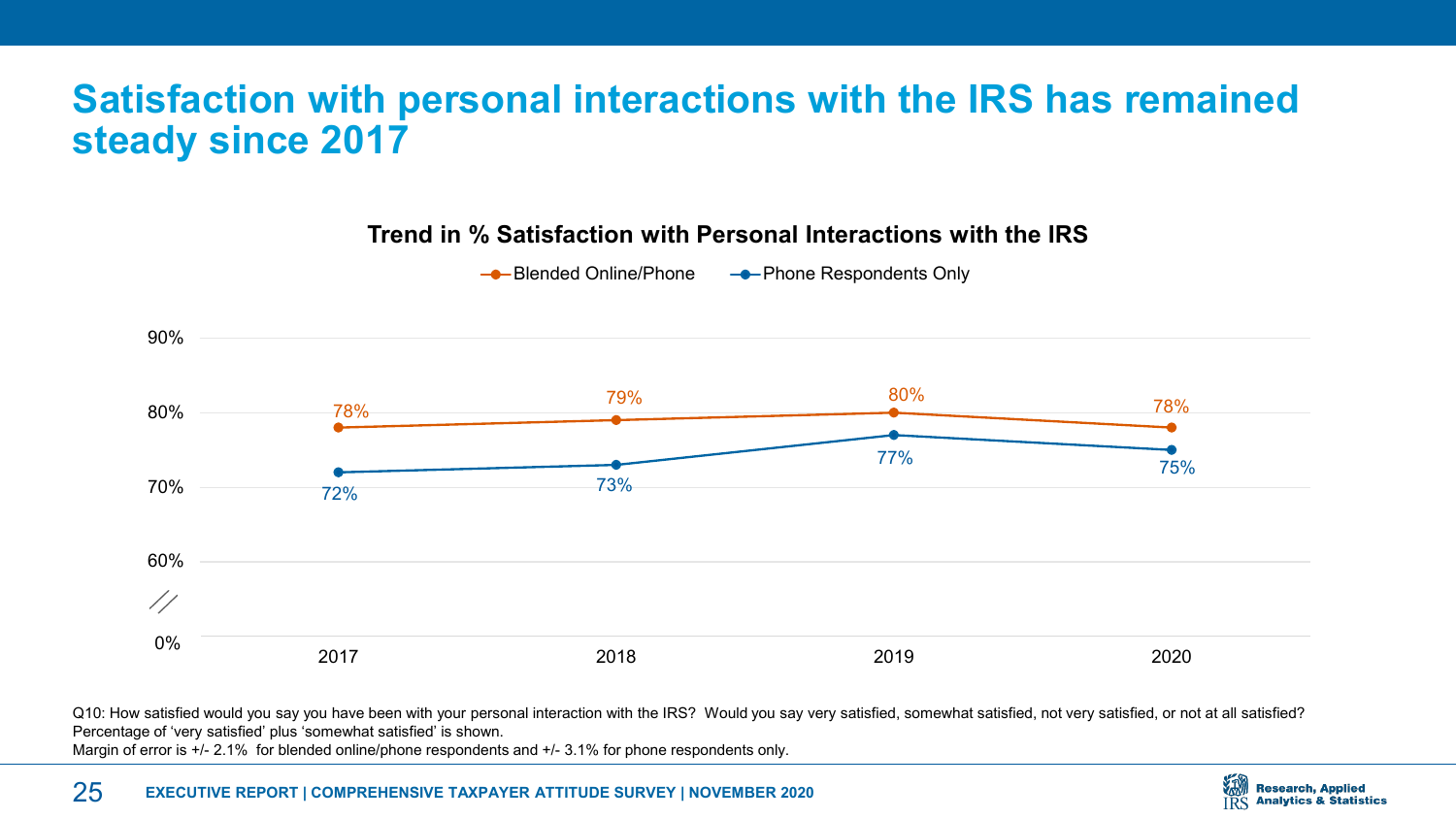### **Satisfaction is at parity among education levels**

**% Satisfied with Their Interactions with the IRS by Education**



Q10: How satisfied would you say you have been with your personal interaction with the IRS? Would you say very satisfied, somewhat satisfied, not very satisfied, or not at all satisfied? Percentage 'very satisfied' plus 'somewhat satisfied' is shown.

Margin of error is +/- 2.1% for blended online/phone respondents.

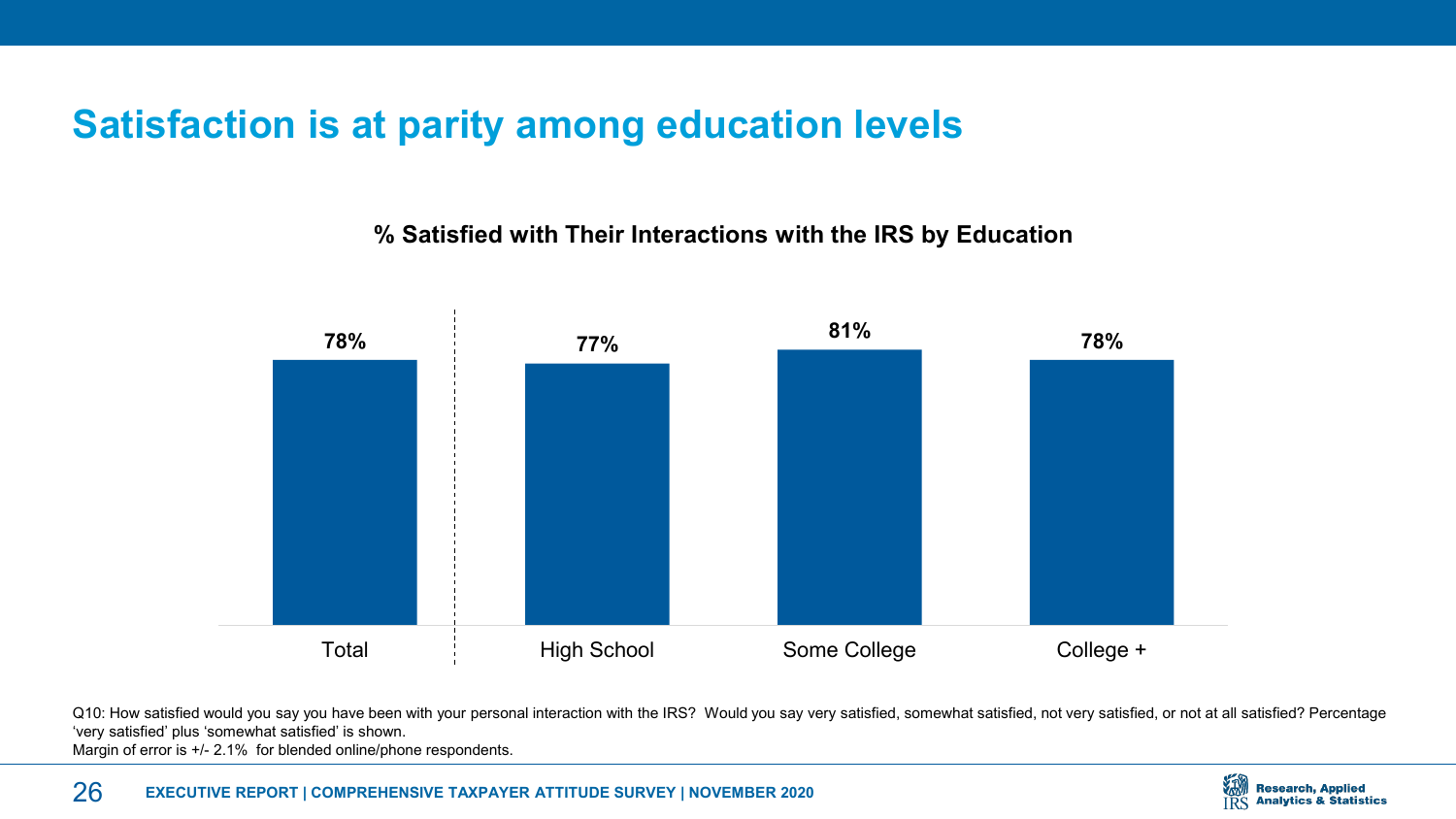# <span id="page-26-0"></span>**Factors Influencing Taxpayer Compliance**



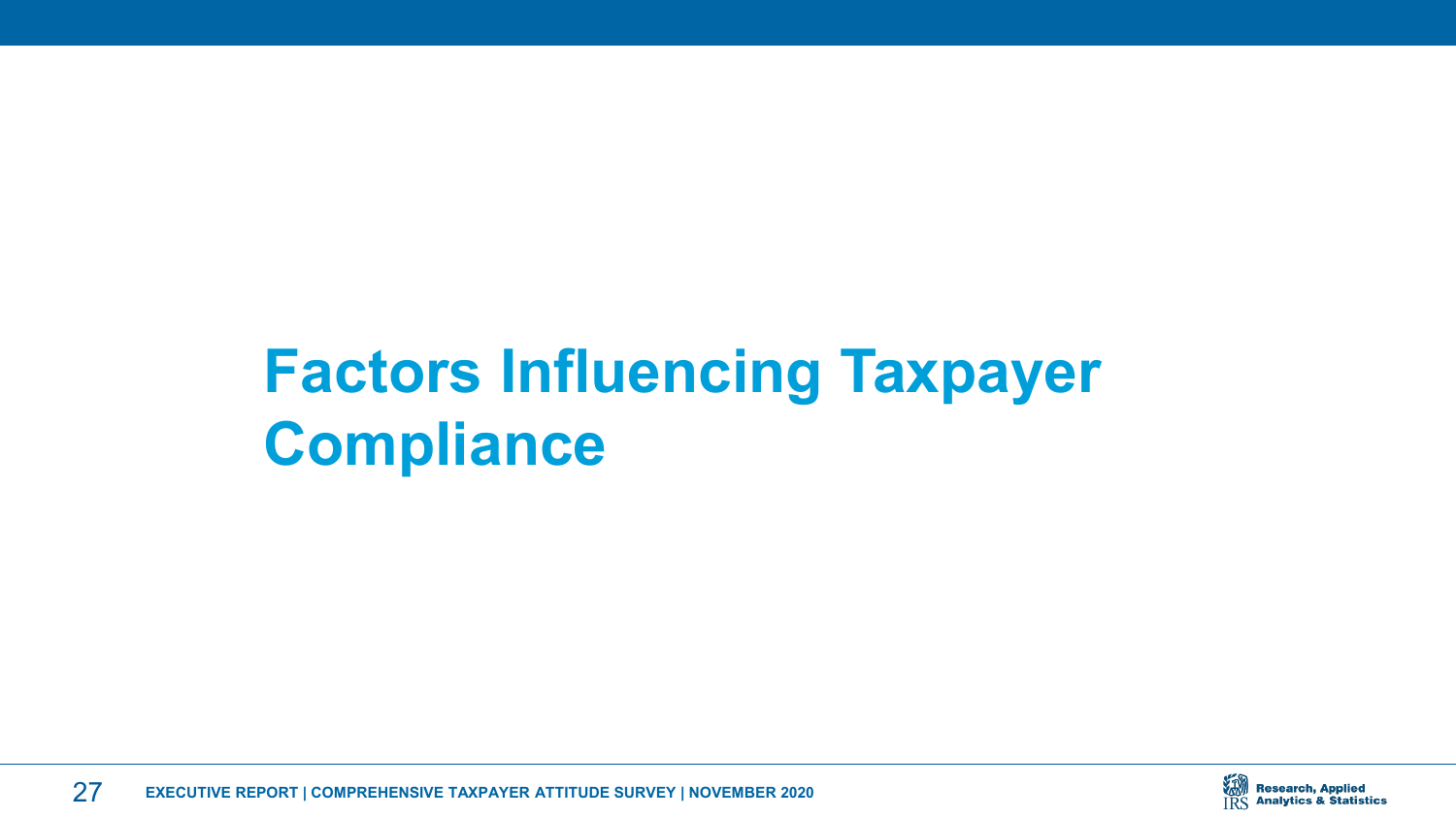### **The greatest influences on taxpayers to report and pay honestly are personal integrity, to avoid paying interest / penalties, and their overall ability to pay**

| Is not at all an Influence                                                    | Very Little Influence |           |     | Somewhat of an Influence<br>A Great Deal of Influence |
|-------------------------------------------------------------------------------|-----------------------|-----------|-----|-------------------------------------------------------|
| Your personal integrity                                                       |                       | 4%        | 15% | 77%                                                   |
| Avoiding paying interest/penalties                                            |                       | 9%<br>13% | 26% | 51%                                                   |
| Your ability to pay taxes due                                                 | 17%                   | 13%       | 28% | 40%                                                   |
| Desire to help the government take care of citizens and national<br>interests | 15%                   | 16%       | 34% | 33%                                                   |
| Third parties reporting your income to the IRS                                | 18%                   | 16%       | 31% | 34%                                                   |
| Fear of an audit                                                              | 20%                   | 17%       | 29% | 34%                                                   |
| How government uses the taxes                                                 | 21%                   | 15%       | 27% | 35%                                                   |
| Having the option to pay taxes in installments                                | 24%                   | 19%       | 26% | 29%                                                   |
| Belief that your neighbors are reporting and paying honestly<br>40%           |                       | 23%       | 20% | 16%                                                   |

#### **Influence of Factors In Reporting and Paying Taxes Honestly**

Q4: How much influence does each of the following factors have on whether you report and pay your taxes honestly? Would you say it has a great deal of influence, somewhat of an influence, very little influence, or is not at all an influence?

Margin of error is +/- 2.1% for blended online/phone respondents. Note: Each stacked bar may not add up to 100% due to "don't know," "not applicable," or "no response."

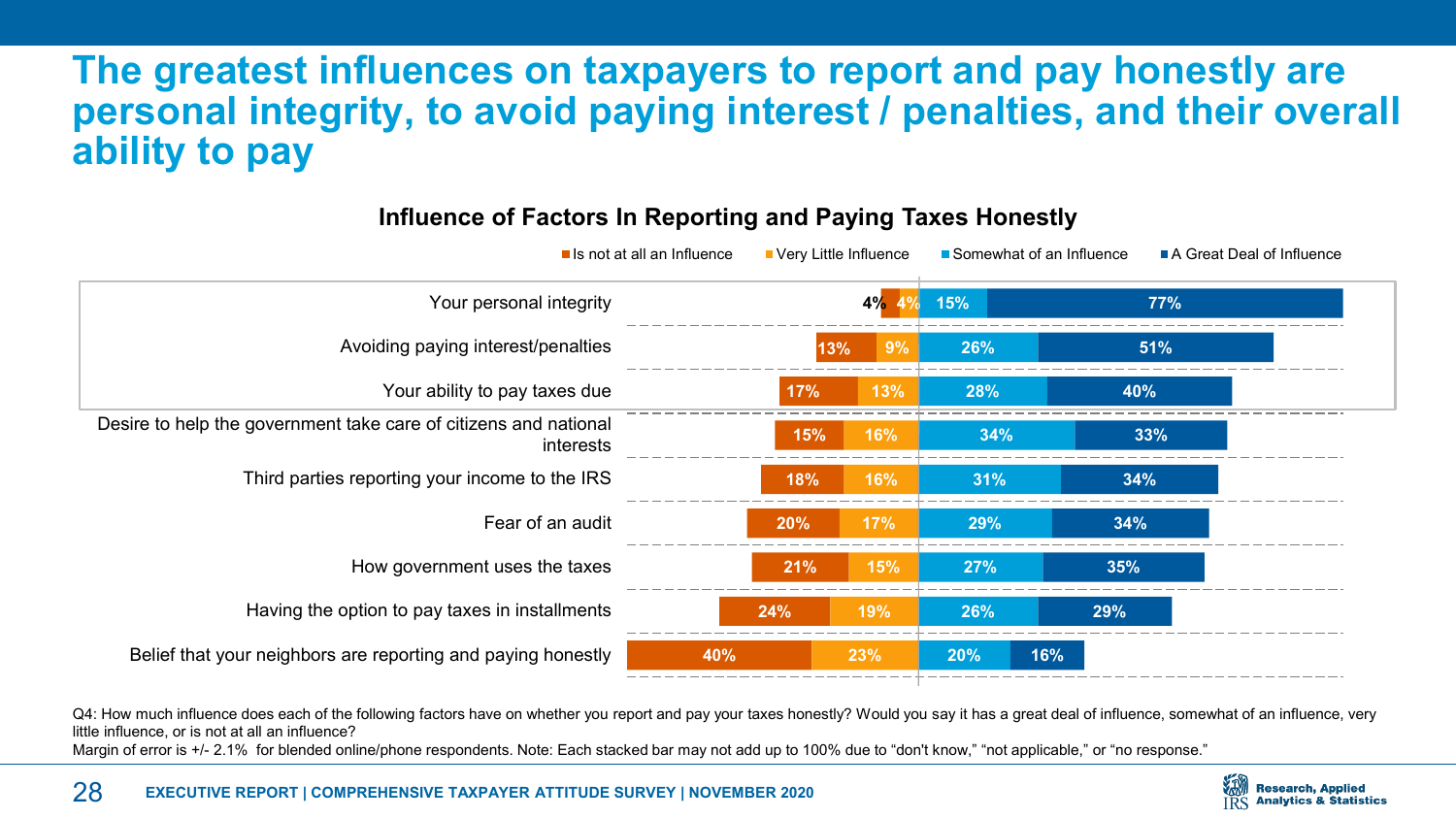### **Compared to older generations, millennials are significantly more influenced by avoiding penalties, their ability to pay, fear of an audit, and how the government uses the taxes**



#### **% Influenced: Factors In Reporting and Paying Taxes Honestly by Age**

Q4: How much influence does each of the following factors have on whether you report and pay your taxes honestly? Would you say it has a great deal of influence, somewhat of an influence, very little influence, or is not at all an influence? Margin of error is +/- 2.1% for blended online/phone respondents. Percentage of 'somewhat of an influence' and 'great influence' is shown. Lighter green shading indicates a significantly higher score at a 95% confidence level versus other scores in the row.

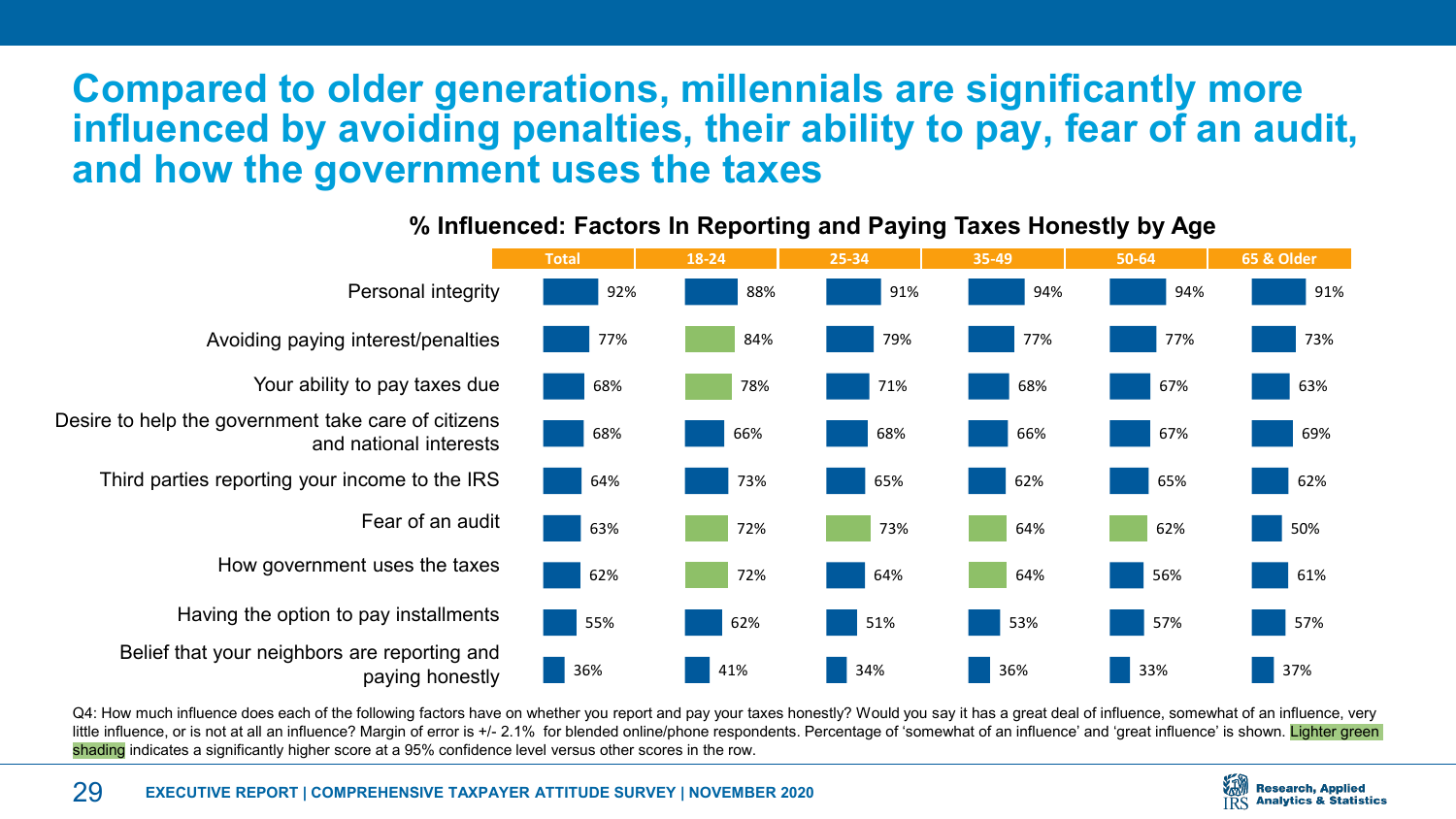### **Less educated taxpayers are more influenced by their ability to pay and paying in installments versus their college+ counterparts; high school grads are significantly more influenced by the belief their peers are acting honestly**

#### Personal integrity Avoiding paying interest/penalties Your ability to pay taxes due Desire to help the government take care of citizens and national interests Third parties reporting your income to the IRS Fear of an audit How government uses the taxes Having the option to pay installments Belief that your neighbors are reporting and paying honestly **Total College + College + College + College + College + College + College + College + College + College + College + College + College + College + College + College + College + College + College + College + College + Colle** 36% 55% 62% 63% 64% 68% 68% 77% 92% 40% 62% 64% 64% 65% 66% 73% 76% 88% 33% 56% 64% 60% 65% 66% 70% 78% 93% 32% 47% 58% 64% 63% 70% 63% 77% 96%

**% Influenced: Factors In Reporting and Paying Taxes Honestly by Education**

Q4: How much influence does each of the following factors have on whether you report and pay your taxes honestly? Would you say it has a great deal of influence, somewhat of an influence, very little influence, or is not at all an influence? Margin of error is +/- 2.1% for blended online/phone respondents. Percentage of 'somewhat of an influence' and 'great influence' is shown. Lighter green shading indicates a significantly higher score at a 95% confidence level versus other scores in the row.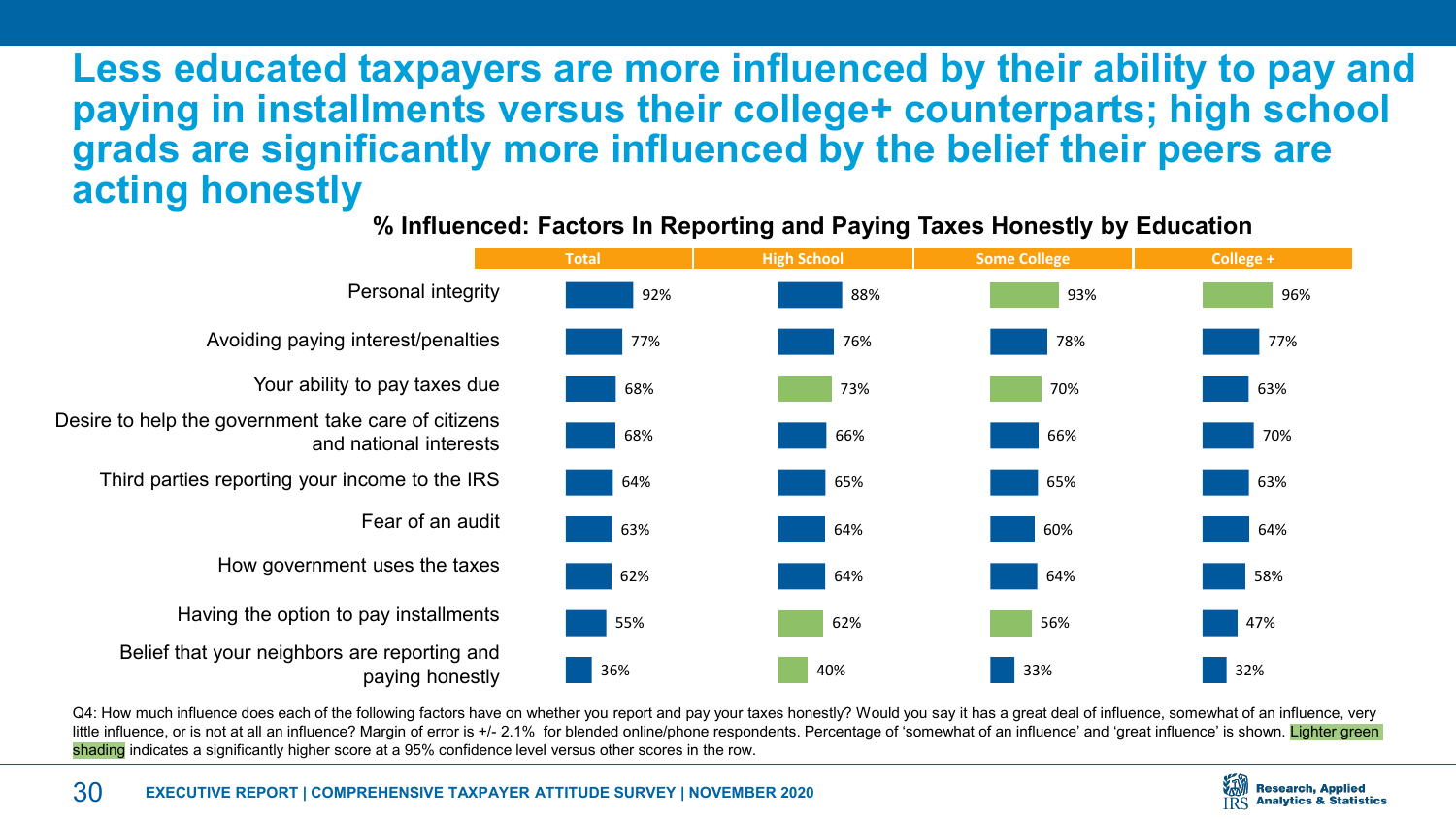### **Those with the highest income are overall less influenced by outside measures; personal integrity is their top driver to report and pay honestly**



#### **% Influenced: Factors In Reporting and Paying Taxes Honestly by Income**

Q4: How much influence does each of the following factors have on whether you report and pay your taxes honestly? Would you say it has a great deal of influence, somewhat of an influence, very little influence, or is not at all an influence? Margin of error is +/- 2.1% for blended online/phone respondents. Percentage of 'somewhat of an influence' and 'great influence' is shown. Lighter green shading indicates a significantly higher score at a 95% confidence level versus other scores in the row.



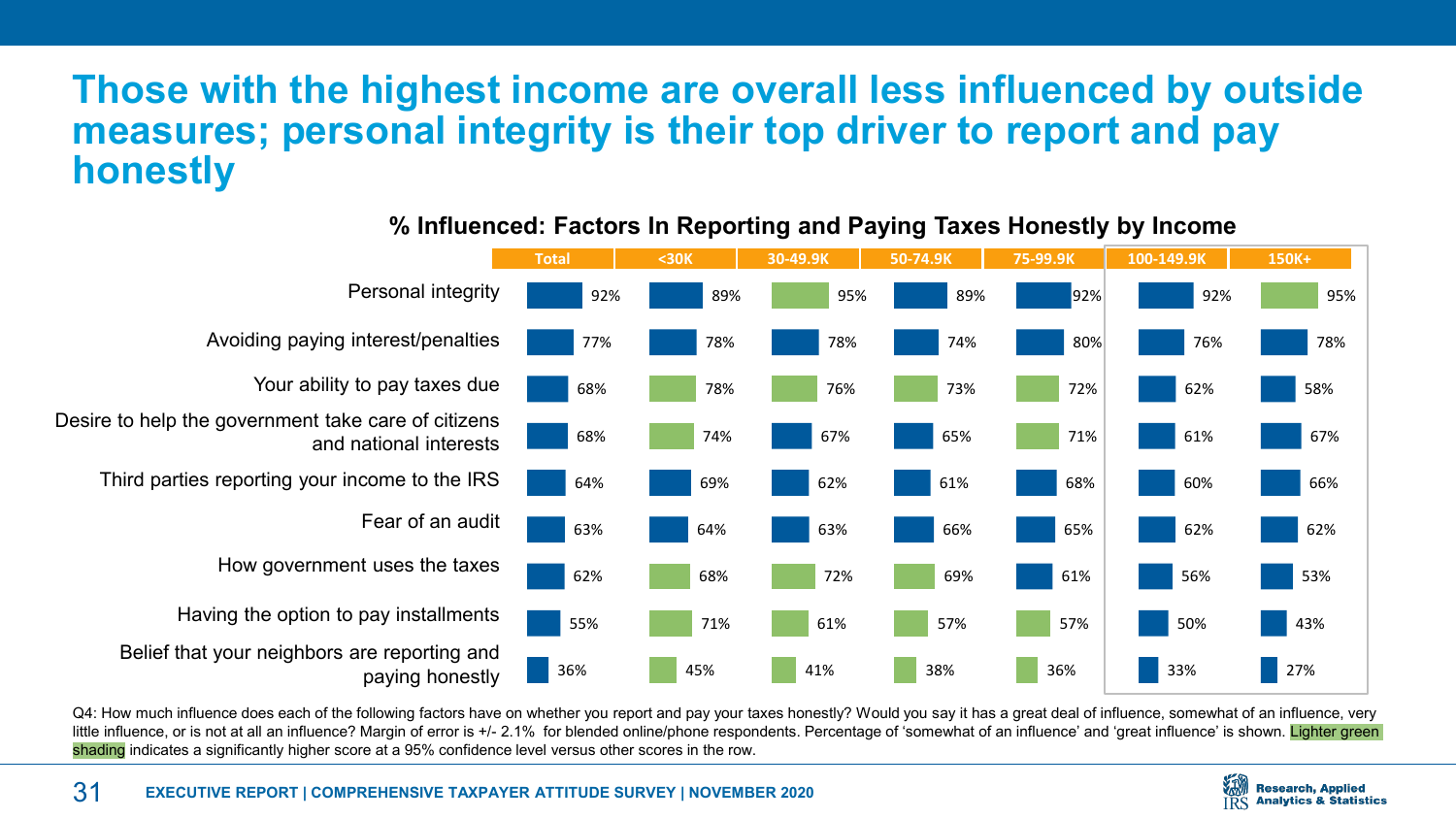## <span id="page-31-0"></span>**Sources of Tax Information and Advice**

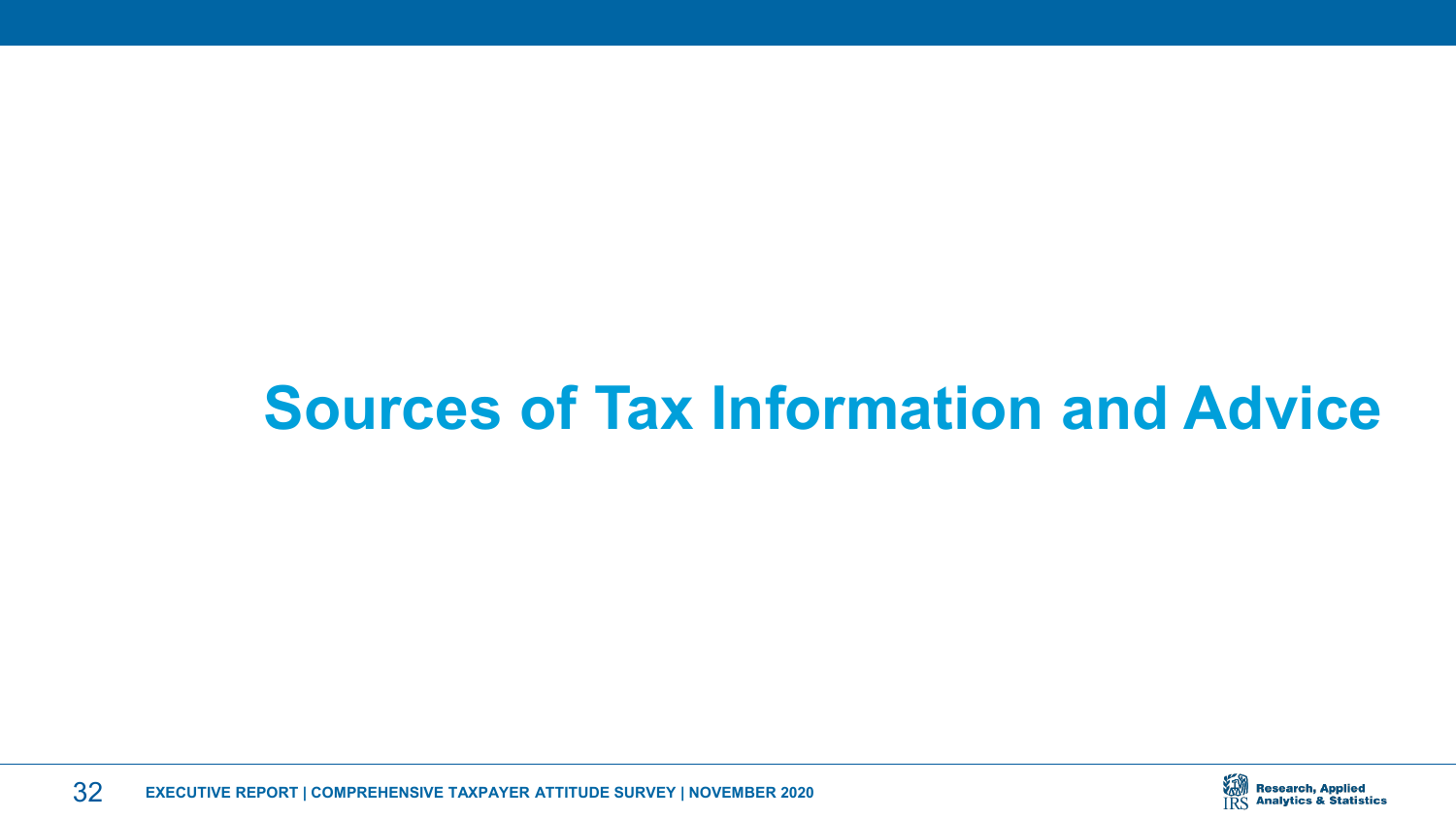### **The IRS website and tax professionals continue to be the most valuable sources for tax advice/information**

#### Not at all Valuable Not Very Valuable ■ Somewhat Valuable Very Valuable **IRS** website  59%  Paid tax professional  4% i **IRS** representatives  An IRS personal online account  8% | 8 **IRS** printed publications  **9%**  IRS applications on mobile devices  Reference materials from sources other than the IRS  **Family or friends 19%** IRS tax sources on social media

### **Value of Sources of Getting Tax Advice or Information**

Q9: How valuable would you say each of these sources is for getting tax advice or information? Would you say it is very valuable, somewhat valuable, not very valuable, or not at all valuable? Margin of error is +/- 2.1% for blended online/phone respondents. Note: Each stacked bar may not add up to 100% due to "don't know," "not applicable," or "no response."

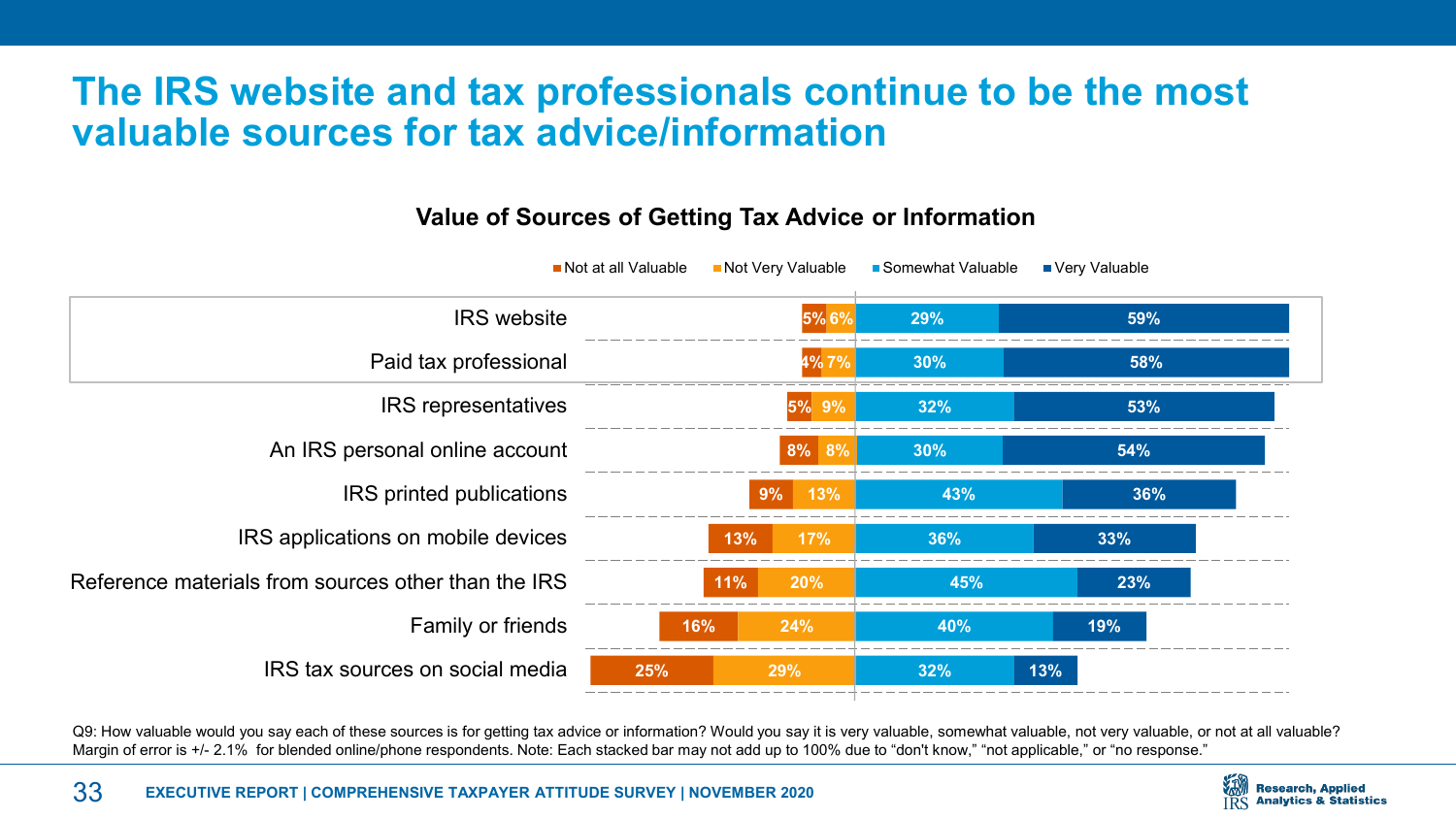### **Online and mobile sources show more variation by age with younger taxpayers finding them more valuable than older; friends and family are especially valuable to those who are 18-24 years old**



**% Valuable: Source of Tax Advice by Age** 

Q9: How valuable would you say each of these sources is for getting tax advice or information? Would you say it is very valuable, somewhat valuable, not very valuable, or not at all valuable? Percentage of 'very valuable' plus 'somewhat valuable' is shown.

Margin of error is +/- 2.1% for blended online/phone respondents. Lighter green shading indicates a significantly higher score at a 95% confidence level versus other scores in the row.

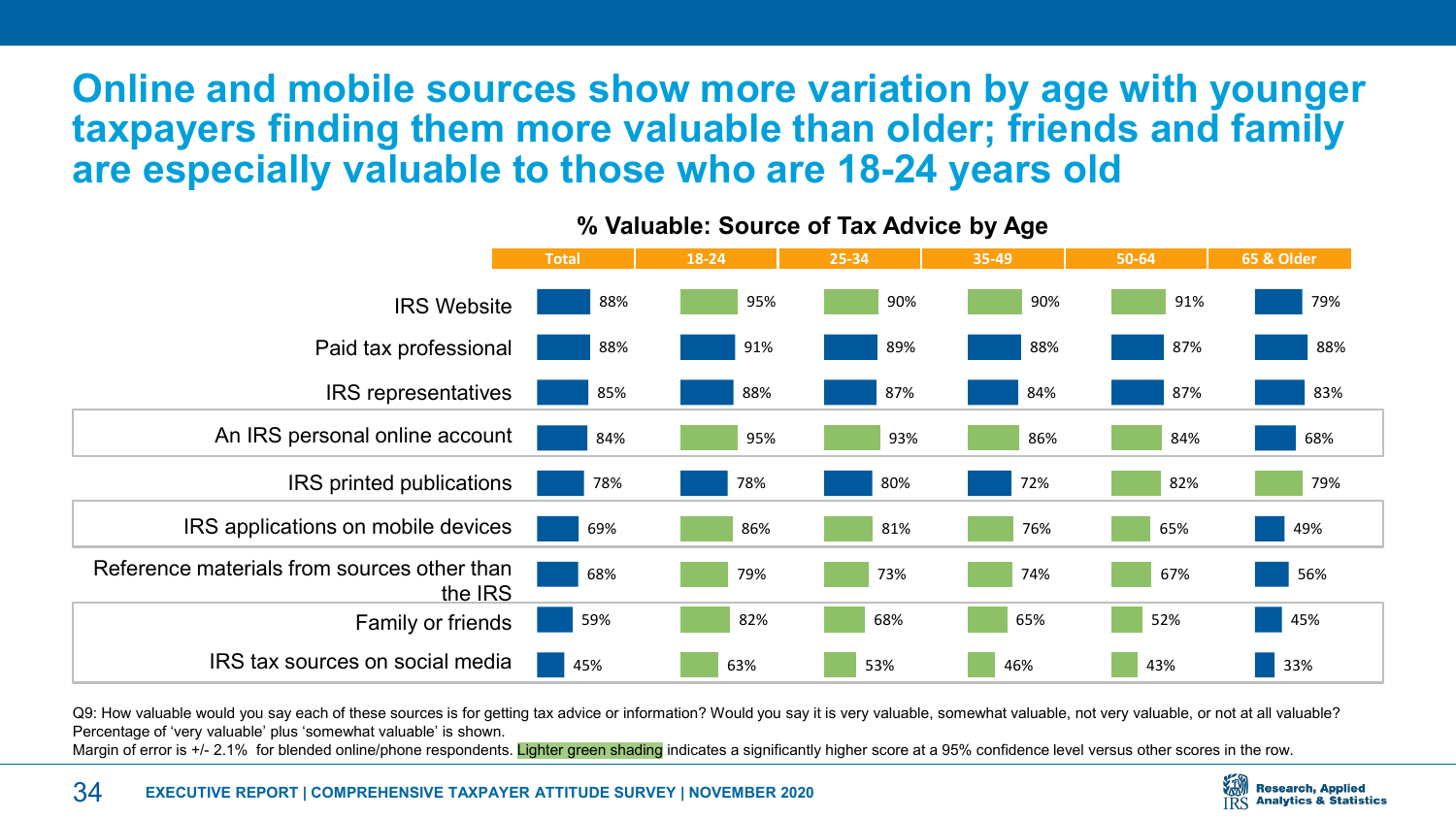### **Single (never married) taxpayers find most tax advice sources significantly more valuable than those who are married or fall under 'other'**



#### **% Valuable: Source of Tax Advice by Marital Status**

Q9: How valuable would you say each of these sources is for getting tax advice or information? Would you say it is very valuable, somewhat valuable, not very valuable, or not at all valuable? Percentage of 'very valuable' plus 'somewhat valuable' is shown.

Margin of error is +/- 2.1% for blended online/phone respondents. Lighter green shading indicates a significantly higher score at a 95% confidence level versus other scores in the row.

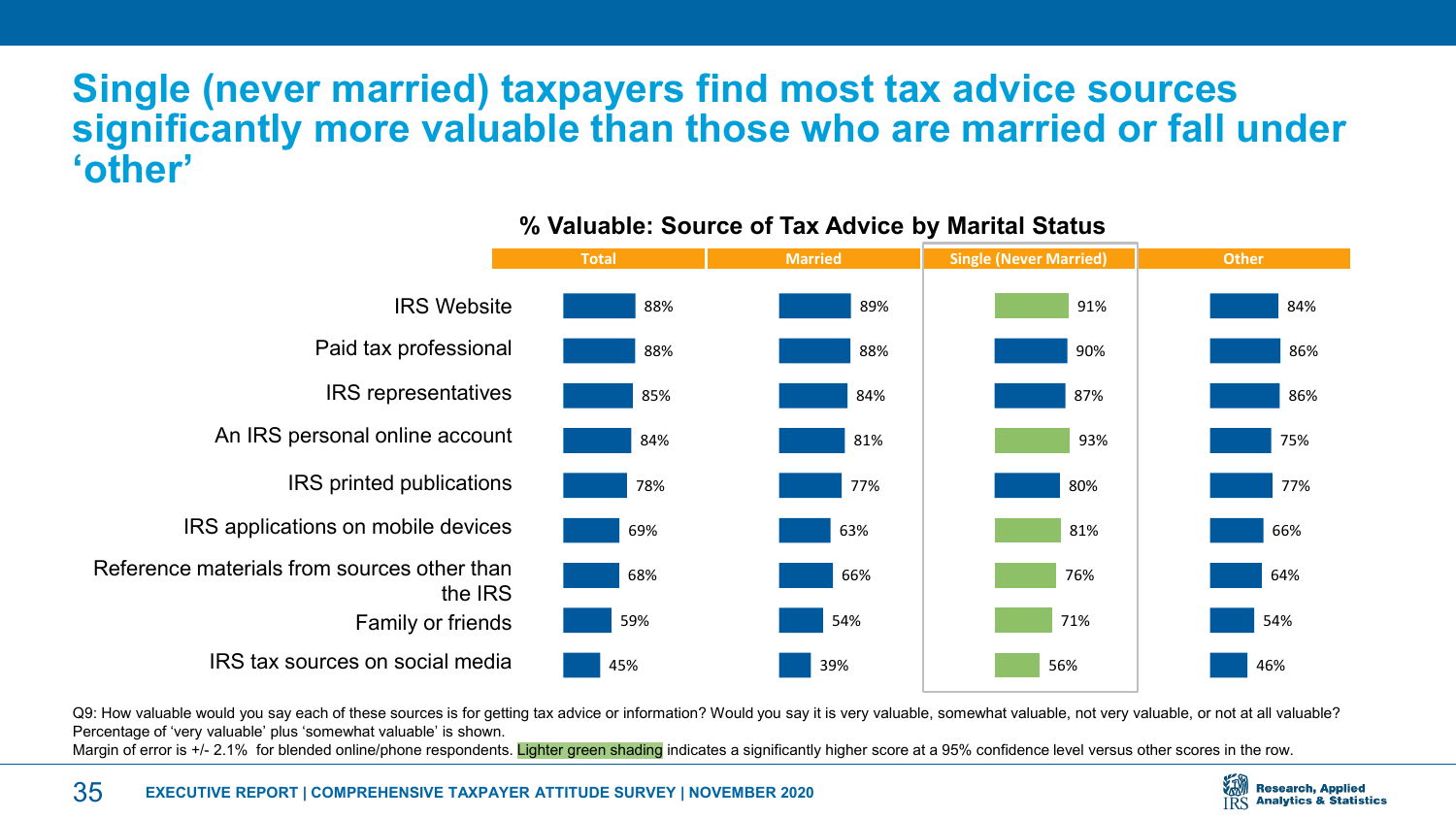### **Taxpayers' perceived value from IRS printed publications for providing tax advice significantly decreased in 2020**

#### **Trend in % Valuable Source of Tax Advice with 'IRS printed publications, for example brochures, instructions'**



Q9: How valuable would you say each of these sources is for getting tax advice or information? Would you say it is very valuable, somewhat valuable, not very valuable, or not at all valuable? Percentage of 'very valuable' plus 'somewhat valuable' is shown.

Margin of error is +/- 2.1% for blended online/phone respondents and +/- 3.1% for phone respondents only. Arrows indicate a statistical difference between 2019 and 2020 at a 95% confidence level.

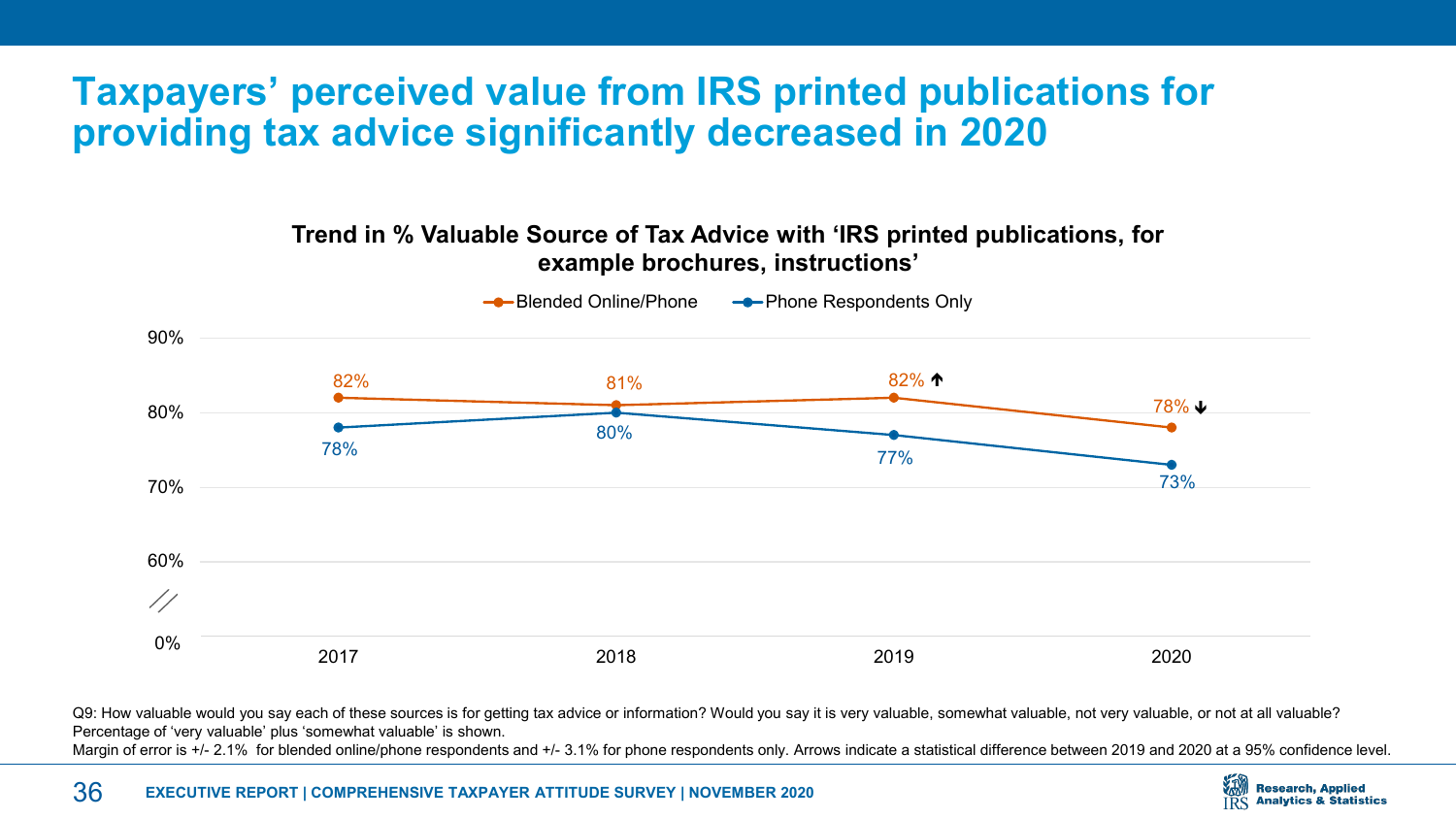### **In 2020, over a third of taxpayers contacted the IRS; most used the IRS website or the telephone**

#### **Method of contacting the IRS over the Past Year (excluding filing of a tax return)**



Q15: Thinking back over the past year, and excluding the filing of a tax return, did you initiate a contact with the IRS using any of the following methods? Margin of error is +/- 2.1% for blended online/phone respondents.

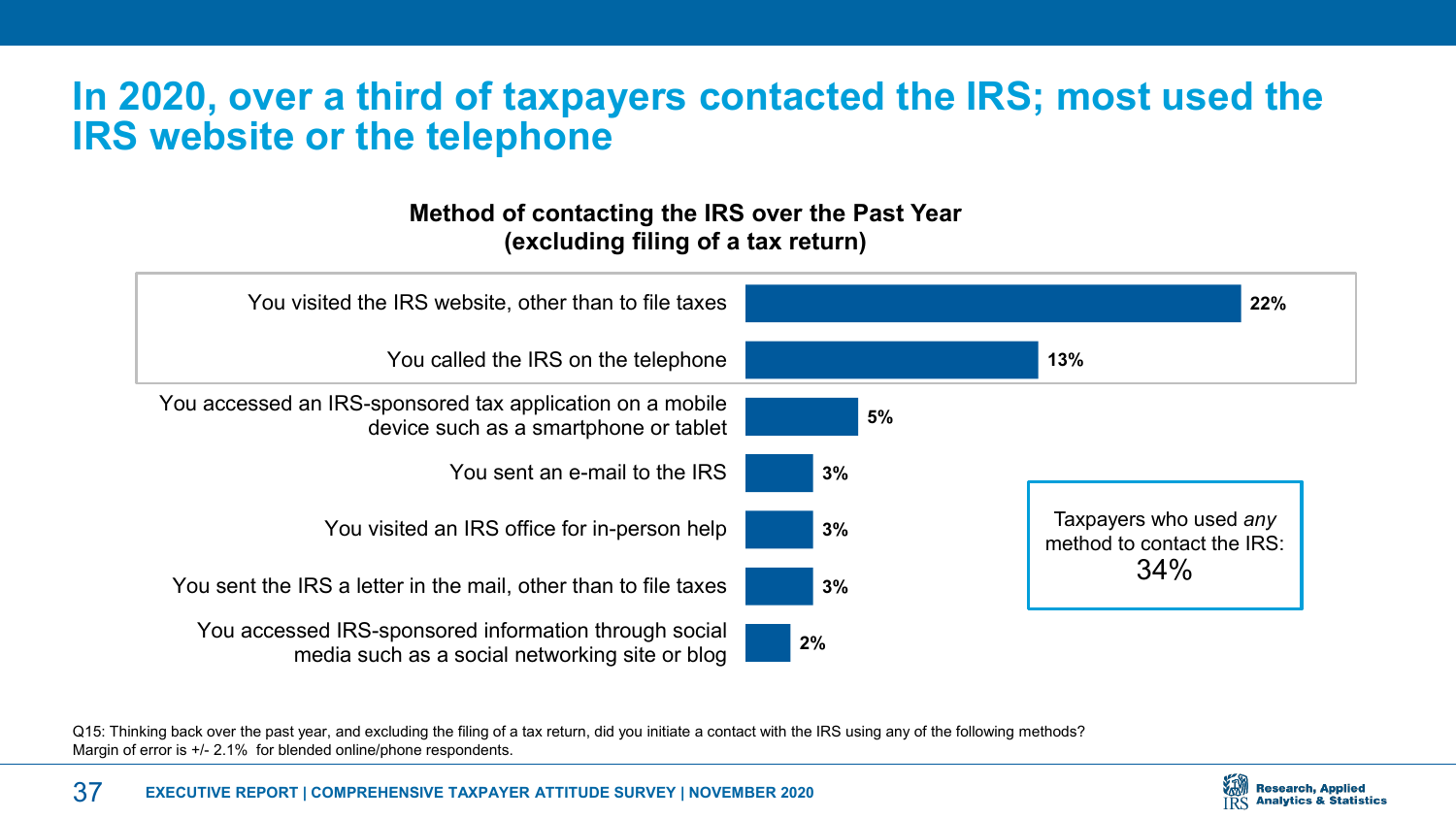### **Taxpayers with a college degree are significantly more likely to leverage the website to contact the IRS versus those with less education**

### **% Visited the IRS website, other than to file taxes, by Education**



Q15: Thinking back over the past year, and excluding the filing of a tax return, did you initiate a contact with the IRS using any of the following methods? Margin of error is +/- 2.1% for blended online/phone respondents. Green shading indicates a significantly higher score at a 95% confidence level versus other scores in the chart.

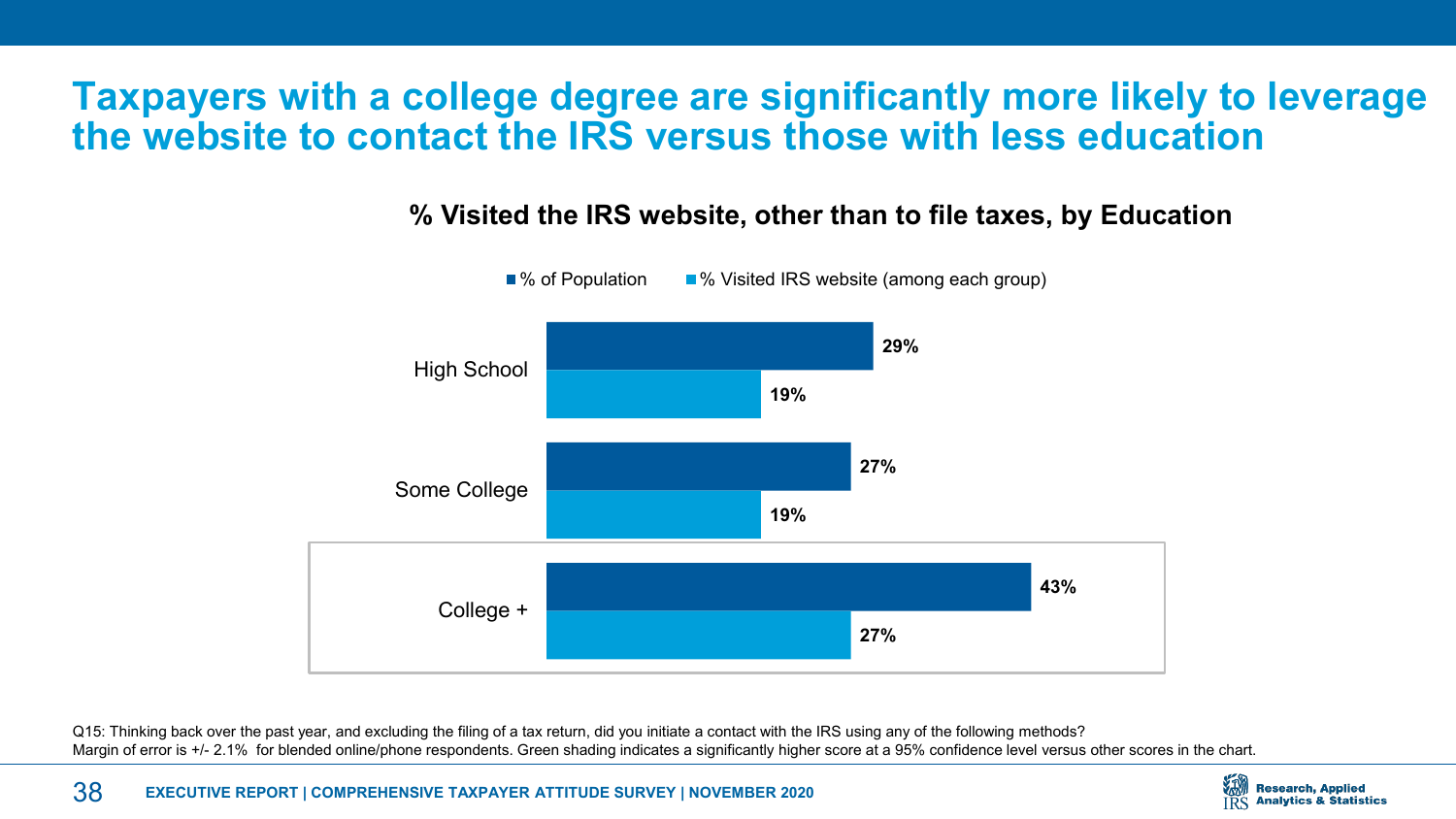### **Half of taxpayers use a professional tax preparer; use of a paid tax preparer increases with age and income**





Q14: Did you use a paid tax return preparer to prepare your most recent Federal income tax return? Margin of error is +/- 2.1% for blended online/phone respondents. Lighter green shading indicates a significantly higher score at a 95% confidence level versus other scores in the row.

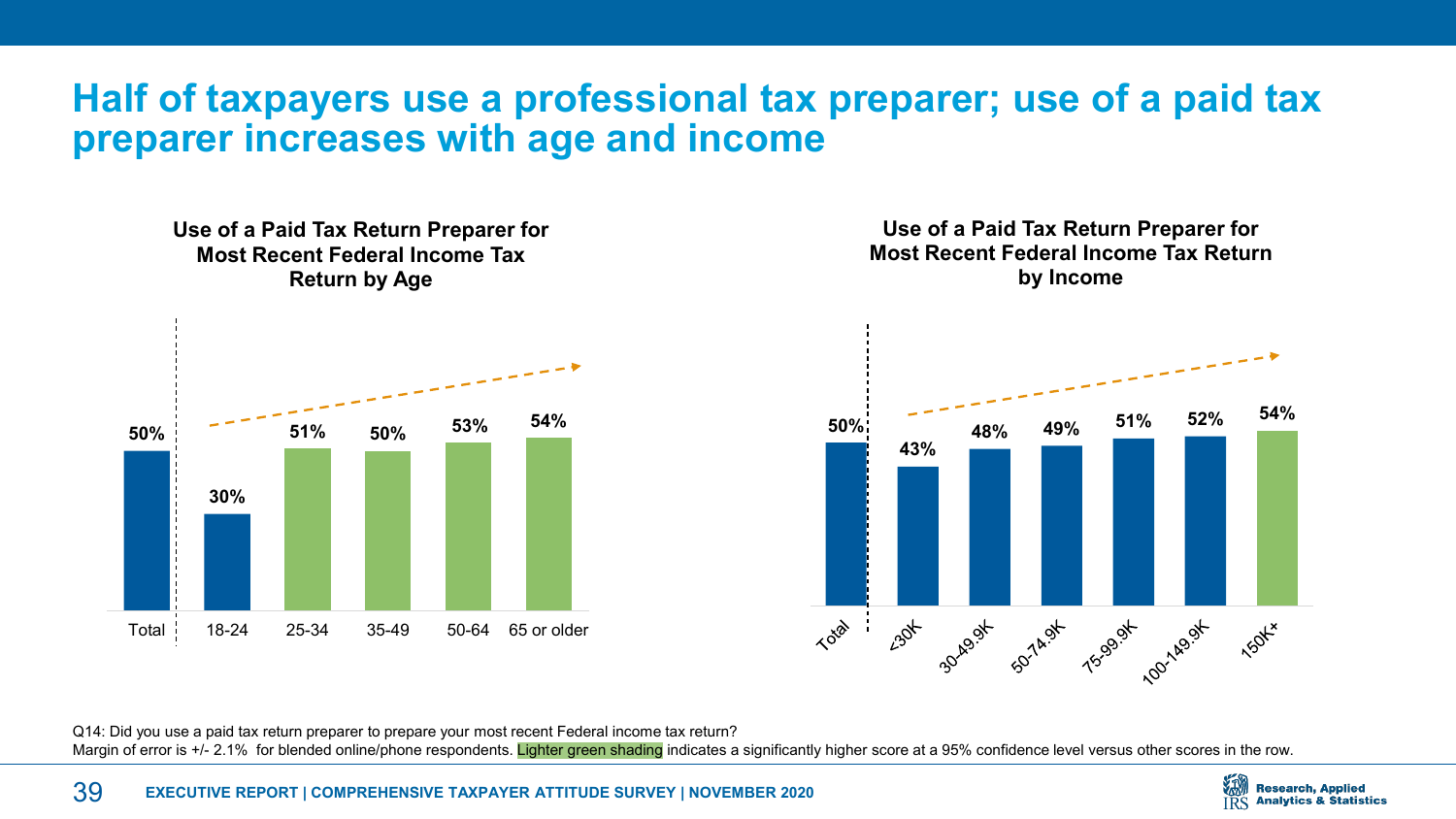## <span id="page-39-0"></span>**IRS Services Provided to Taxpayers**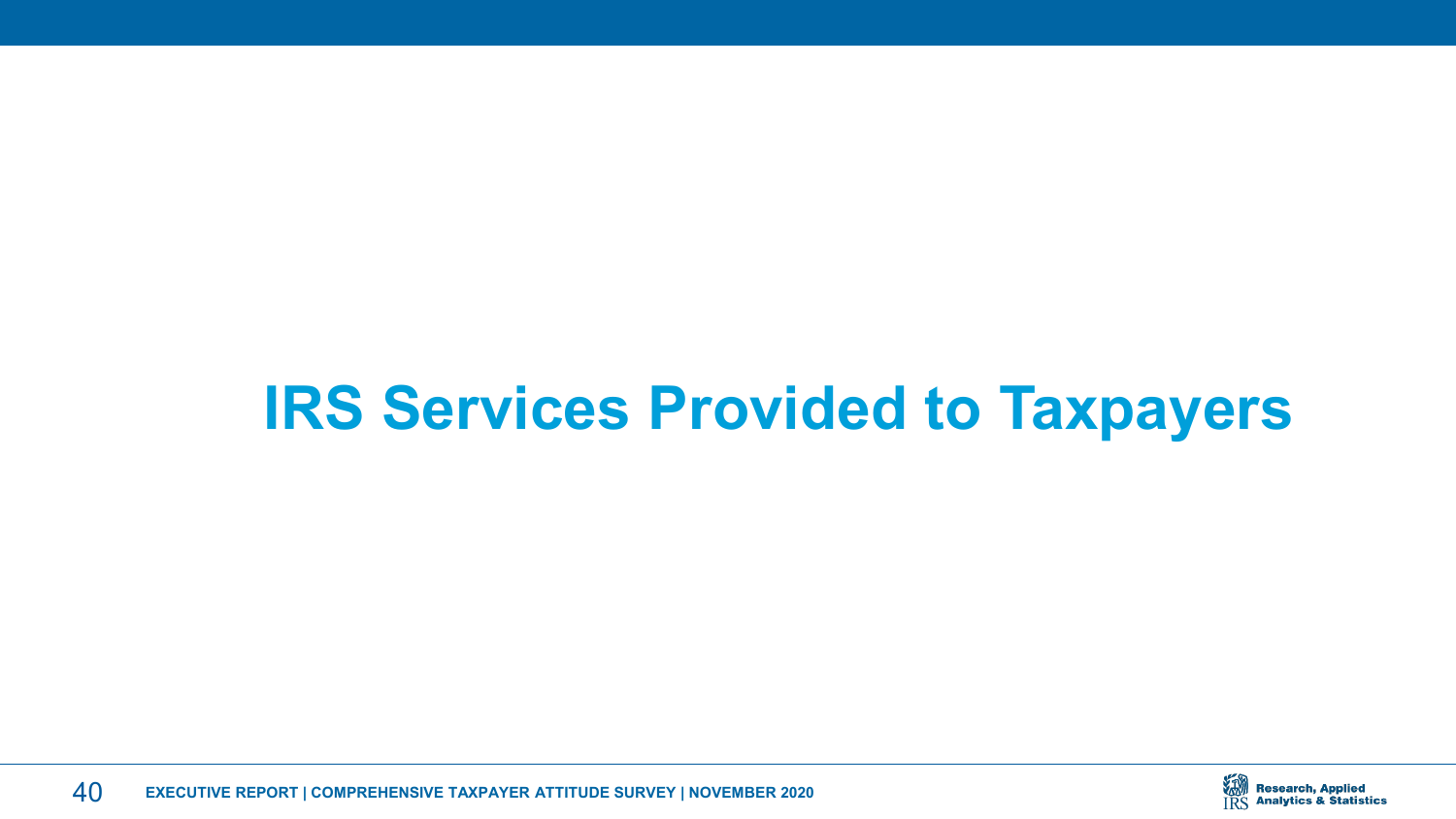### **Taxpayers agree more guidance from the IRS helps people correctly file their tax returns**

**Agreement with 'The more information and guidance the IRS provides, the more likely people are to correctly file their tax returns'**



Q2: For each of the following statements, please indicate whether you completely agree, mostly agree, mostly disagree, or completely disagree. Margin of error is  $+/- 2.1\%$  for blended online/phone respondents.

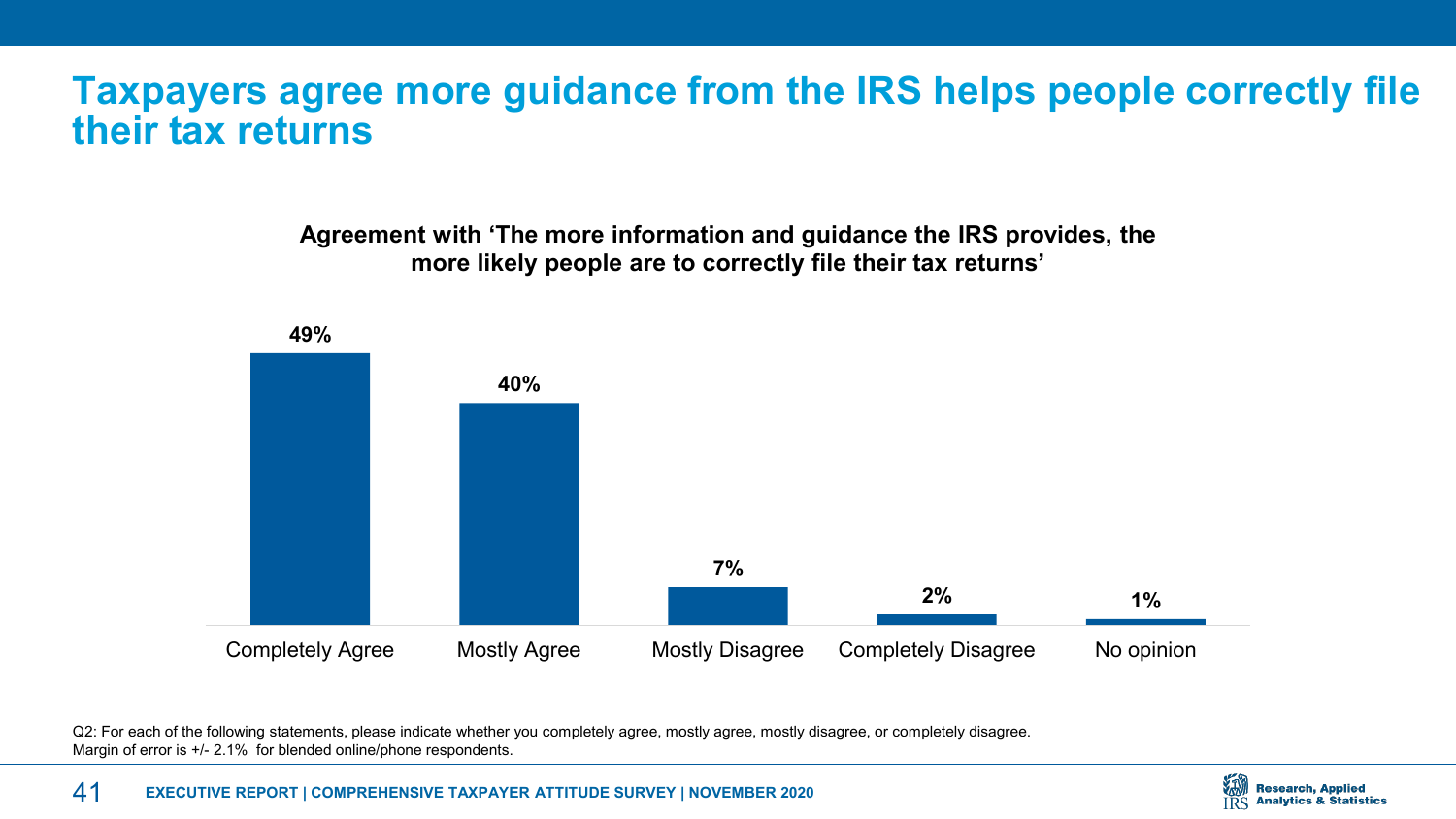### **More than a third of taxpayers (36%) feel that the IRS devotes too much of its resources for enforcement and not as much for customer service**

#### **Statement Most Agreed With About the Resources the IRS Receives**



Q10a: Considering the resources the IRS receives to do its job, which of the following statements do you most agree with? Do you feel that the... Margin of error is  $+/- 2.1\%$  for blended online/phone respondents.

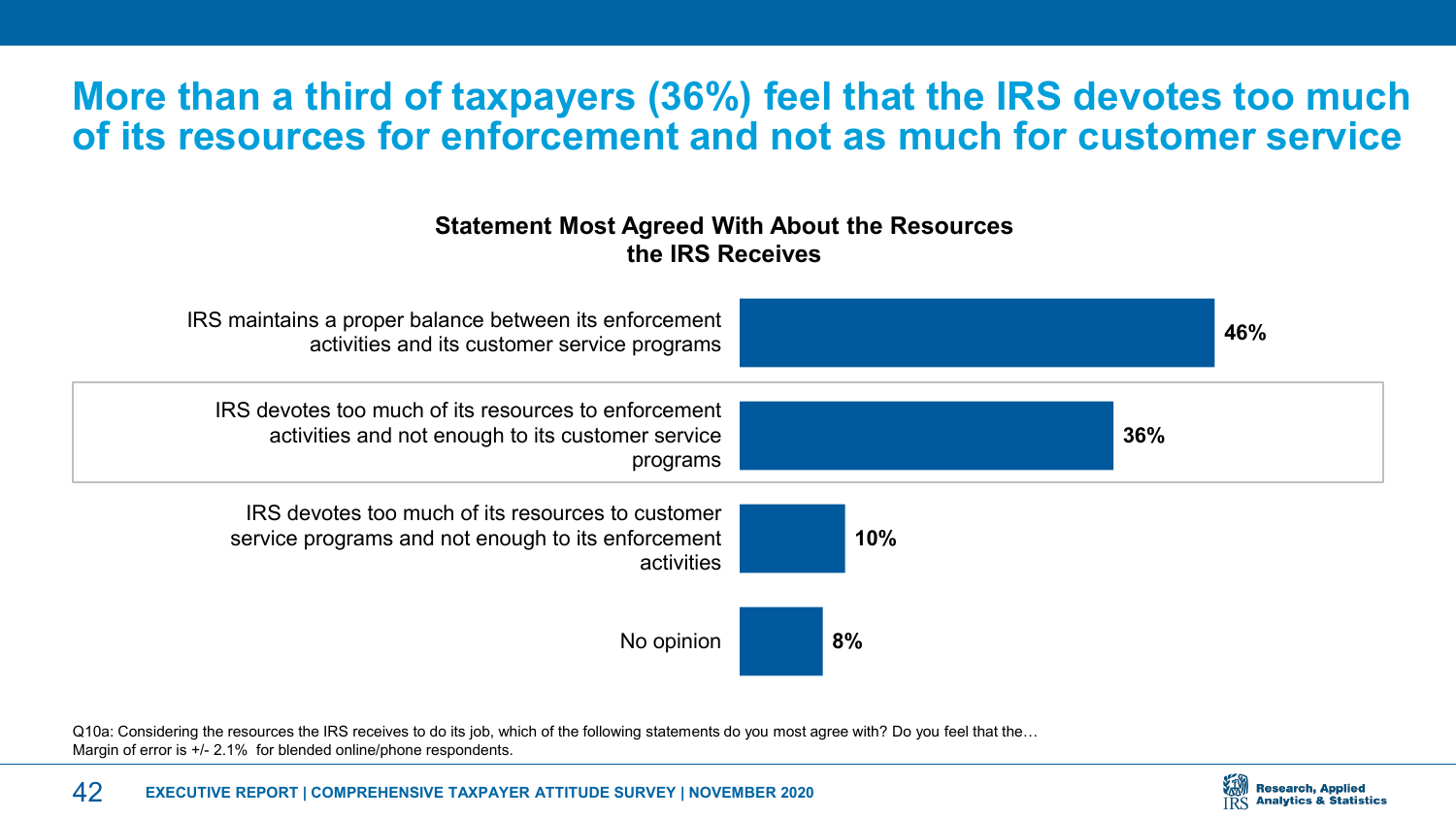### **Taxpayers feel it's most important that the IRS provides opportunities to file taxes electronically, information on their website, and a toll-free number to answer questions**

#### **Importance of IRS Services**

|                                                                                                                                                            | Not at all Important | Not very Important   |     |     |  | Very Important<br>■ Somewhat Important |  |
|------------------------------------------------------------------------------------------------------------------------------------------------------------|----------------------|----------------------|-----|-----|--|----------------------------------------|--|
| Opportunities for electronic filing of tax returns                                                                                                         |                      | 3%                   | 22% | 71% |  |                                        |  |
| A website to provide you with information                                                                                                                  |                      | 4%5                  | 22% | 68% |  |                                        |  |
| A toll-free telephone number to answer your questions                                                                                                      |                      | $5\%$ 8% $\parallel$ | 26% | 60% |  |                                        |  |
| An IRS personal online account that allows you to login online, confirm your identity, and<br>access your IRS tax account for information and transactions |                      | $ 7\% $ 9% $ $       | 29% | 54% |  |                                        |  |
| The ability to email your questions directly to the IRS                                                                                                    |                      | 7% 11%               | 35% | 46% |  |                                        |  |
| Office locations you can visit where an IRS representative will answer your questions                                                                      |                      | 8%<br>15%            | 32% | 44% |  |                                        |  |
| Community-based tax clinics at convenient locations, such as schools, community centers,<br>libraries, etc.                                                |                      | 18%<br>10%           | 32% | 39% |  |                                        |  |
| IRS applications on mobile devices like smartphones or tablets that provide tax information and<br>assistance                                              | 13%                  | 17%                  | 34% | 36% |  |                                        |  |
| The ability to hold live face-to-face interactions with an IRS representative using a video<br>communication                                               | 13%                  | 21%                  | 33% | 32% |  |                                        |  |
| IRS tax sources on social media such as social networking sites and blogs that provide you<br>information and assistance                                   | 24%                  | 26%                  | 30% | 20% |  |                                        |  |
| A computer terminal located in a kiosk at a library or shopping mall                                                                                       | 23%                  | 26%                  | 28% | 22% |  |                                        |  |

Q5: How important is it to you, as a taxpayer, that the IRS provides each of the following services to assist taxpayers? Margin of error is +/- 2.1% for blended online/phone respondents. Note: Each stacked bar may not add up to 100% due to "don't know," "not applicable," or "no response,"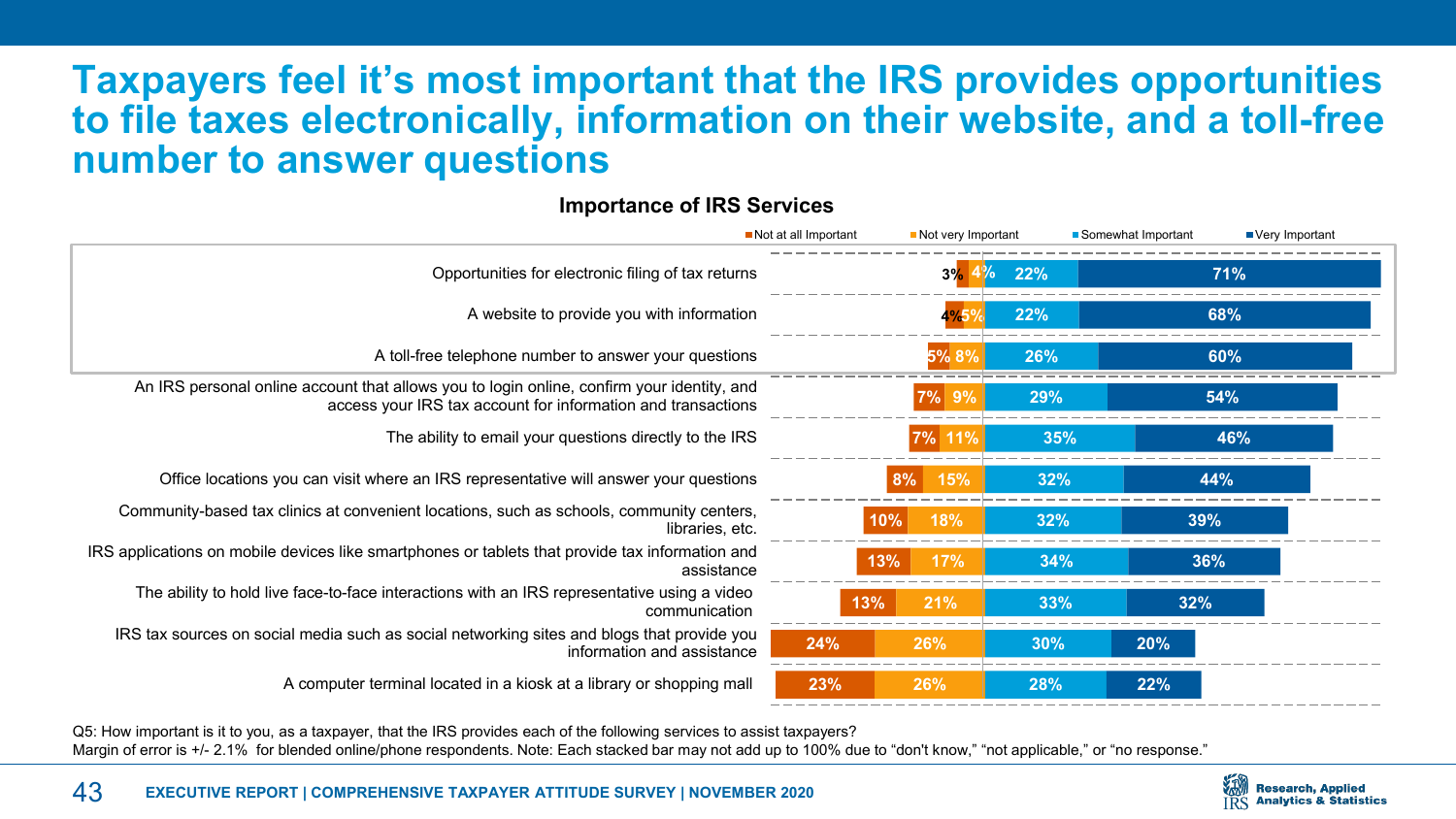### **The importance of each of the in-person IRS services significantly decreased in 2020 versus previous years**

**% Important : 'IRS provides office locations you can visit where an IRS representative will answer your questions'**

**% Important: 'Community-based tax clinics at convenient locations, such as schools, community centers, libraries, etc.'**



Q5: How important is it to you, as a taxpayer, that the IRS provides each of the following services to assist taxpayers?

Margin of error is +/- 2.1% for blended online/phone respondents and +/- 3.1% for phone respondents only, Percentage 'somewhat important' plus 'very important' is shown. Arrows indicate a statistical difference between 2019 and 2020 at a 95% confidence level.